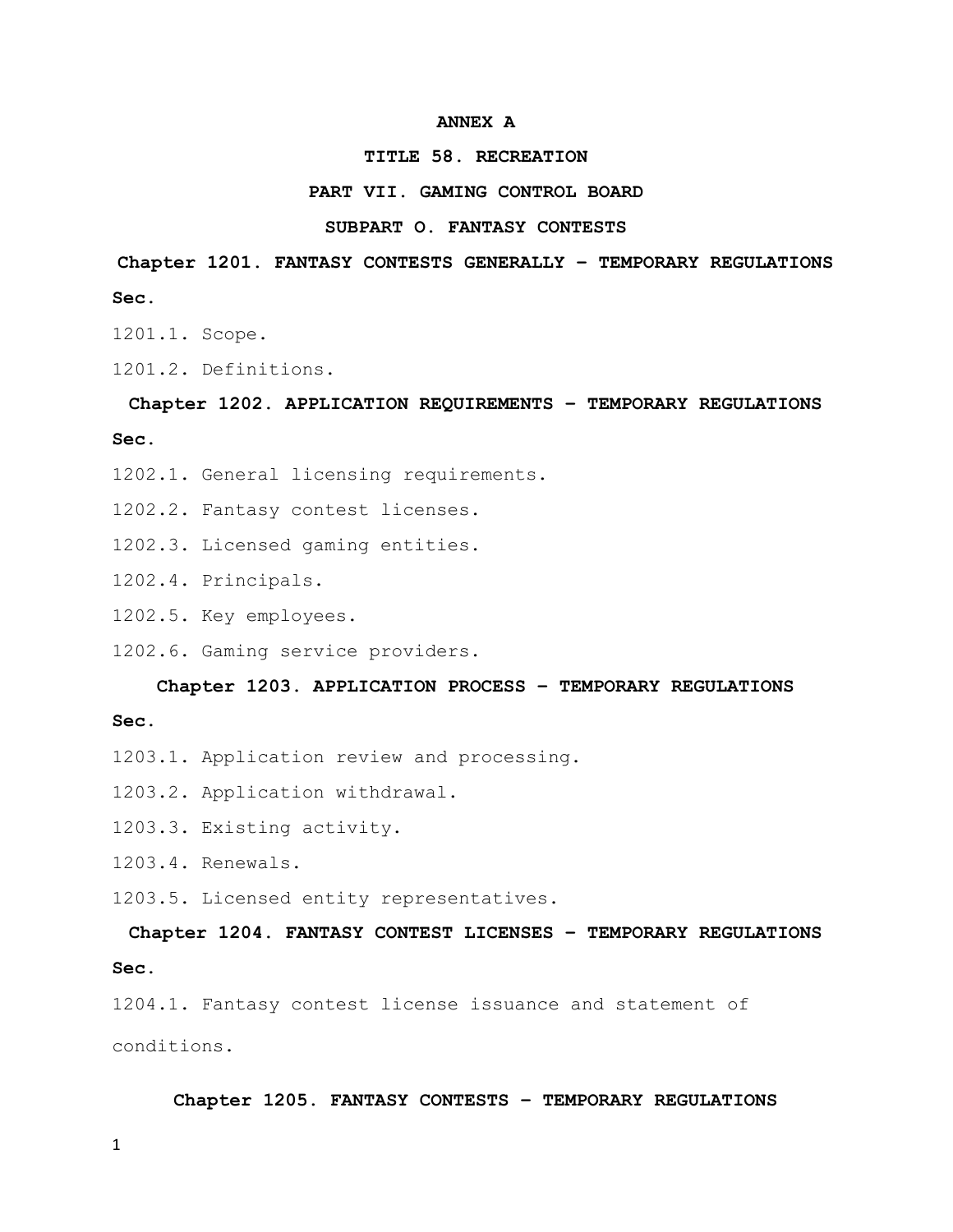#### Sec.

- 1205.1. Fantasy contests generally.
- 1205.2. Procedures to govern the conduct of fantasy contests.
- 1205.3. Fantasy contest accounts.
- 1205.4. Fantasy contest licensed operator duties.
- 1205.5. Fantasy contest operator licensee restrictions.
- 1205.6. Licensed gaming entities.
- 1205.7. Record and date retention.

# Chapter 1206. ACCOUNTING AND INTERNAL CONTROLS – TEMPORARY REGULATIONS

#### Sec.

1206.1. Fantasy contest accounting and internal controls.

#### Chapter 1207. ADVERTISING – TEMPORARY REGULATIONS

#### Sec.

1207.1. Fantasy contest advertising.

# Chapter 1208. SIGNAGE REQUIREMENTS – TEMPORARY REGULATIONS Sec.

- 1208.1. Signage requirements.
- 1208.2. Problem gambling information.

#### Chapter 1209. SELF-EXCLUSION – TEMPORARY REGULATIONS

#### Sec.

- 1209.1. Self-exclusion definitions.
- 1209.2. Self-exclusion procedure.
- 1209.3. Fantasy contest self-exclusion list.
- 1209.4. Duties of fantasy contest licensees.
- 1209.5. Removal from fantasy contest self-exclusion list.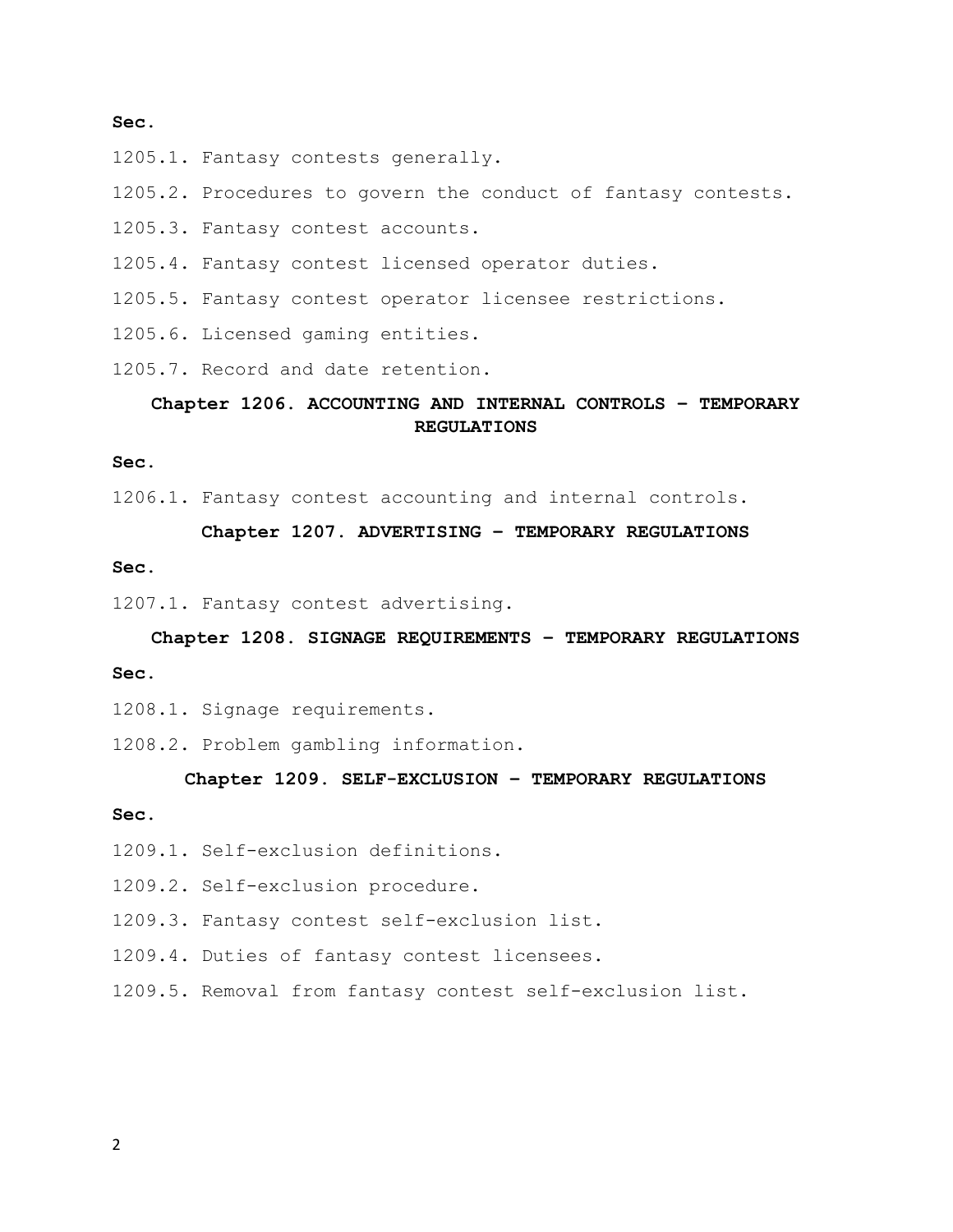# Chapter 1201. FANTASY CONTESTS GENERALLY – TEMPORARY REGULATIONS § 1201.1. Scope.

 The purpose of this part is to implement and govern the operation and conduct of fantasy contests in this Commonwealth as provided for in 4 Pa.C.S. Part I (related to fantasy contests).

#### § 1201.2. Definitions.

The following words and terms, when used in this chapter, have the following meanings, unless the context clearly indicates otherwise:

Applicant – A person who, on his own behalf or on behalf of another, is applying for permission to engage in any act or activity which is regulated under the provisions of this subpart. If the applicant is a person other than an individual, the Board shall determine the associated persons whose qualifications are necessary as a precondition to the licensing of the applicant.

Beginner – A participant who has entered fewer than 51 contests offered by a single licensed operator or who does not meet the definition of a highly-experienced player.

Entry fee – The cash or cash equivalent paid by a participant to a licensed operator in order to participate in a fantasy contest.

Fantasy contest – As follows: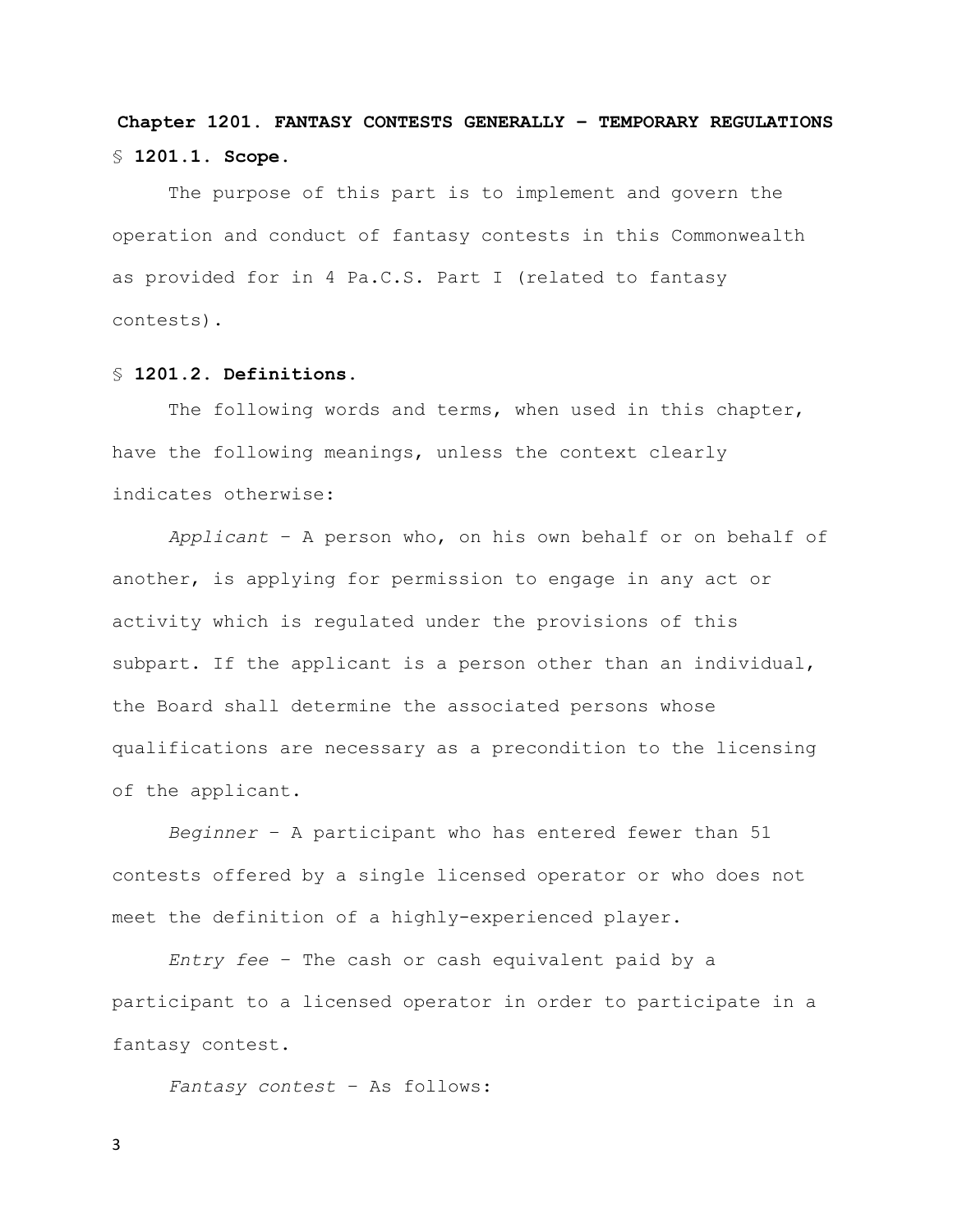(a) An online fantasy or simulated game or contest with an entry fee and a prize or award in which:

 (1) The value of all prizes or awards offered to winning participants is established and made known to participants in advance of the contest and the value is not determined by the number of participants or the amount of any fees paid by those participants.

 (2) All winning outcomes reflect the relative knowledge and skill of participants and are determined by accumulated statistical results of the performance of individuals, including athletes in the case of sports events.

 (3) No winning outcome is based on the score, point spread or performance of a single actual team or combination of teams or solely on a single performance of an individual athlete or player in a single actual event.

(b) The term does not include social fantasy contests.

Fantasy contest account – The formal electronic system implemented by a licensed operator to record a participant's entry fees, prizes or awards and other activities related to participation in the licensed operator's fantasy contests.

Fantasy contest license – A license issued by the Board authorizing a person to offer fantasy contests in this Commonwealth in accordance with this subpart.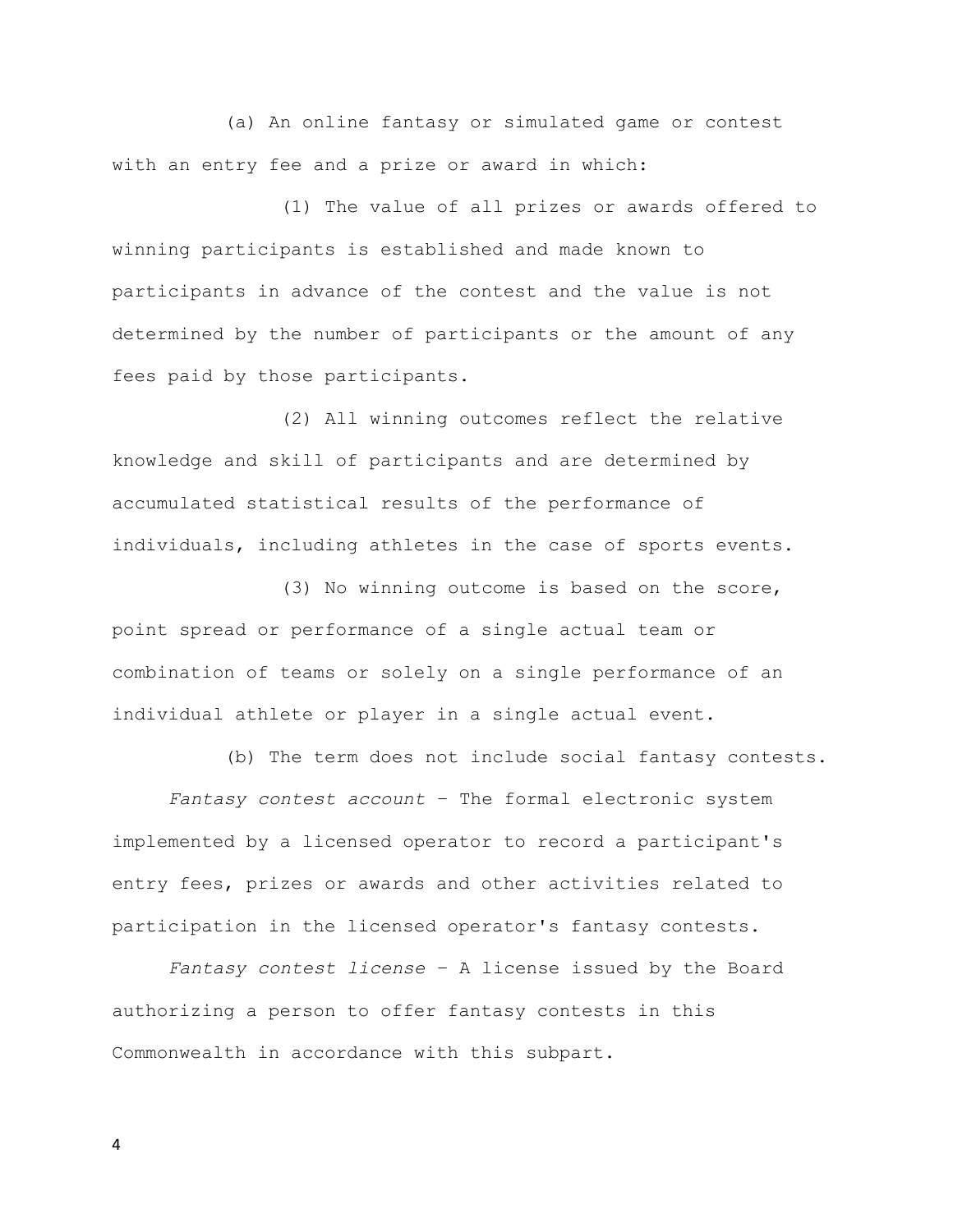Fantasy contest terminal – A computerized or electronic terminal or similar device within a licensed facility that allows participants to:

(1) Register for a fantasy contest account.

- (2) Pay an entry fee.
- (3) Select athletes for a fantasy contest.
- (4) Receive winnings.
- (5) Otherwise participate in a fantasy contest.

Highly experienced player – As follows:

(1) Any participant who has:

(i) Entered more than 1,000 fantasy contests.

 (ii) Won more than three fantasy contest prizes or awards valued at \$1,000 or more.

 (2) Once a participant is classified as a highlyexperienced player, a player shall remain classified as a highly-experienced player.

Key employee – An individual who is employed by an applicant for a fantasy contest license or a licensed operator in a director or department head capacity or who is empowered to make discretionary decisions that regulate fantasy contest operations as determined by the Board.

Licensed facility – As follows:

 (1) The physical land-based location at which a licensed gaming entity is authorized to place and operate slot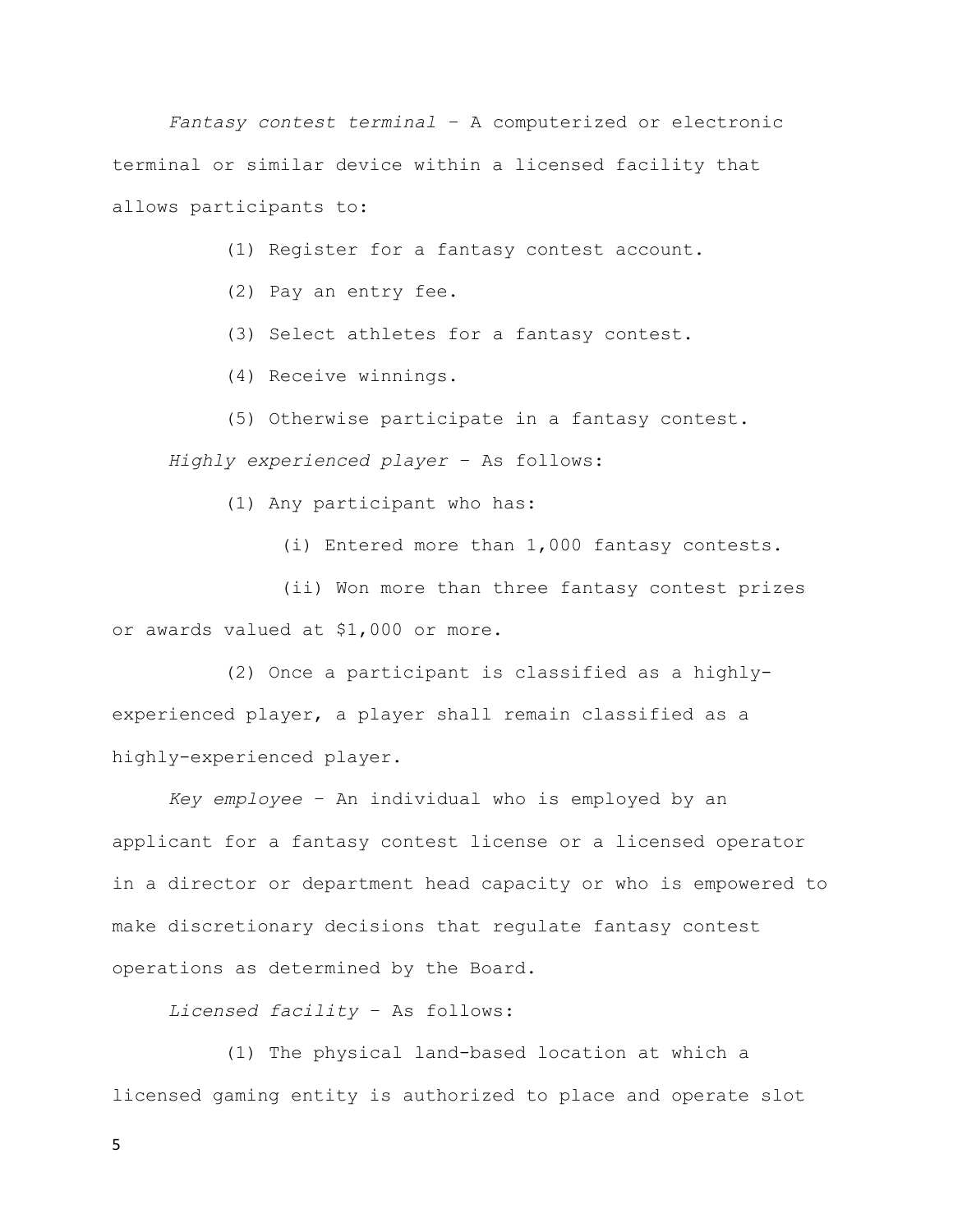machines and, if authorized by the Board to conduct table games and/or interactive gaming. The term includes any:

 (i) Area of a licensed racetrack at which was previously authorized pursuant to 4 Pa.C.S. § 1207(17) (relating to regulatory authority of Board) to operate slot machines prior to the effective date of this paragraph.

 (ii) Board-approved interim facility or temporary facility.

 (iii) Area of a hotel which the Board determines is suitable to conduct table games.

 (iv) Area of a licensed facility where casino simulcasting is conducted, as approved by the Board.

 (2) The term shall not include a redundancy facility or an interactive gaming restricted area which is not located on the premises of a licensed facility as approved by the Board and which is maintained and operated by an interactive gaming certificate holder in connection with interactive gaming or casino simulcasting.

Licensed operator – A person who holds a fantasy contest license.

Participant – An individual who participates in a fantasy contest, whether the individual is located in this Commonwealth or another jurisdiction.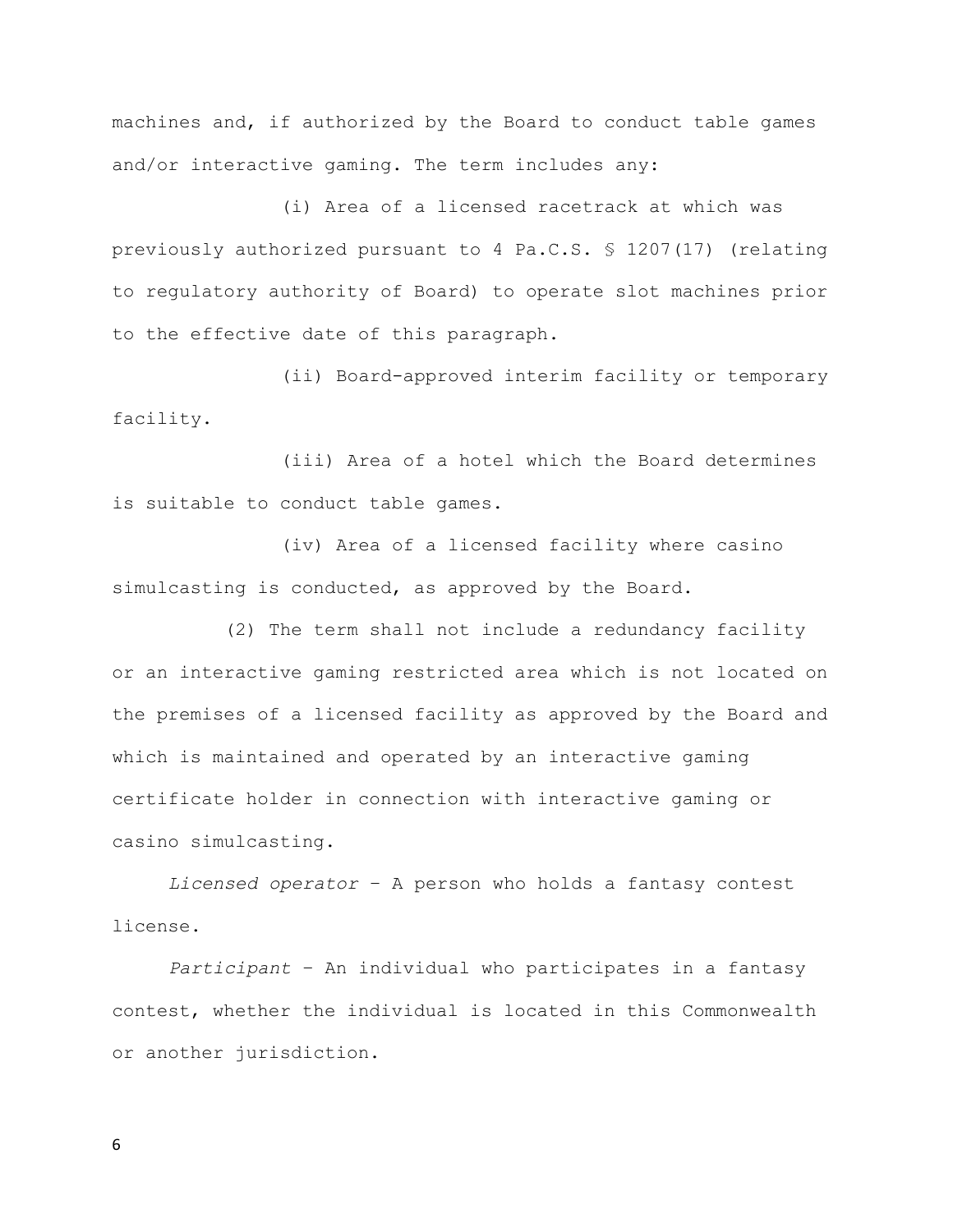Person – A natural person, corporation, publicly traded corporation, foundation, organization, business trust, estate, limited liability company, licensed corporation, trust, partnership, limited liability partnership, association or any other form of legal business entity.

Principal – An officer, director or person who directly holds a beneficial interest in or ownership of the securities of an applicant for a fantasy contest license or a licensed operator, a person who has a controlling interest in an applicant for a fantasy contest license or a licensed operator or who has the ability to elect a majority of the board of directors of a licensed operator or to otherwise control a licensed operator, lender or other licensed financial institution of an applicant for a fantasy contest license or a licensed operator, other than a bank or lending institution which makes a loan or holds a mortgage or other lien acquired in the ordinary course of business, underwriter of an applicant for a fantasy contest license or a licensed operator or other person or employee of an applicant for a fantasy contest license or a licensed operator deemed to be a principal by the Board.

Prize or award – Anything of value worth \$100 or more or any amount of cash or cash equivalents.

Publicly traded corporation – A person, other than an individual, that: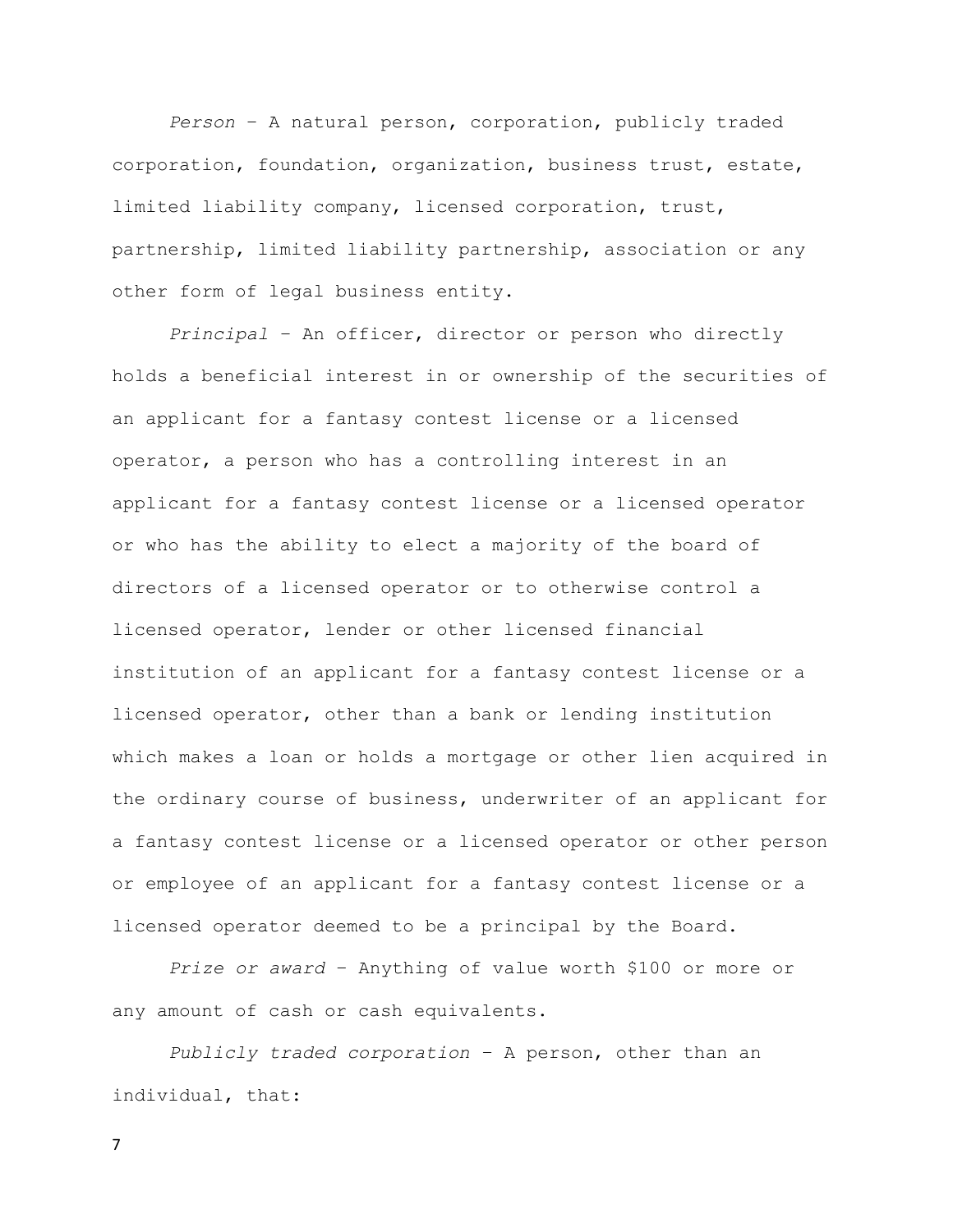(1) Has a class or series of securities registered under the Securities Exchange Act of 1934 (15 U.S.C.A. §§ 78a-78qq).

 (2) Is a registered management company under the Investment Company Act of 1940 (15 U.S.C.A. §§ 80a-1 – 80a-64).

 (3) Is subject to the reporting requirements under section 15(d) of the Securities Exchange Act of 1934 by reason of having filed a registration statement that has become effective under the Securities Act of 1934 (15 U.S.C.A. §§ 77a – 77aa).

Script – A list of commands that a fantasy contest related computer software program can execute that is created by a participant or third party not approved by the licensed operator to automate processes on a licensed operator's fantasy contest platform.

Season-long fantasy contest – A fantasy contest offered by a licensed operator that is conducted over an entire sports season.

Social fantasy contest – A fantasy contest which meets one or more of the following criteria:

 (1) Nothing is offered to participants other than game-based virtual currency that cannot be redeemed for cash, merchandise or anything of value outside the context of game play.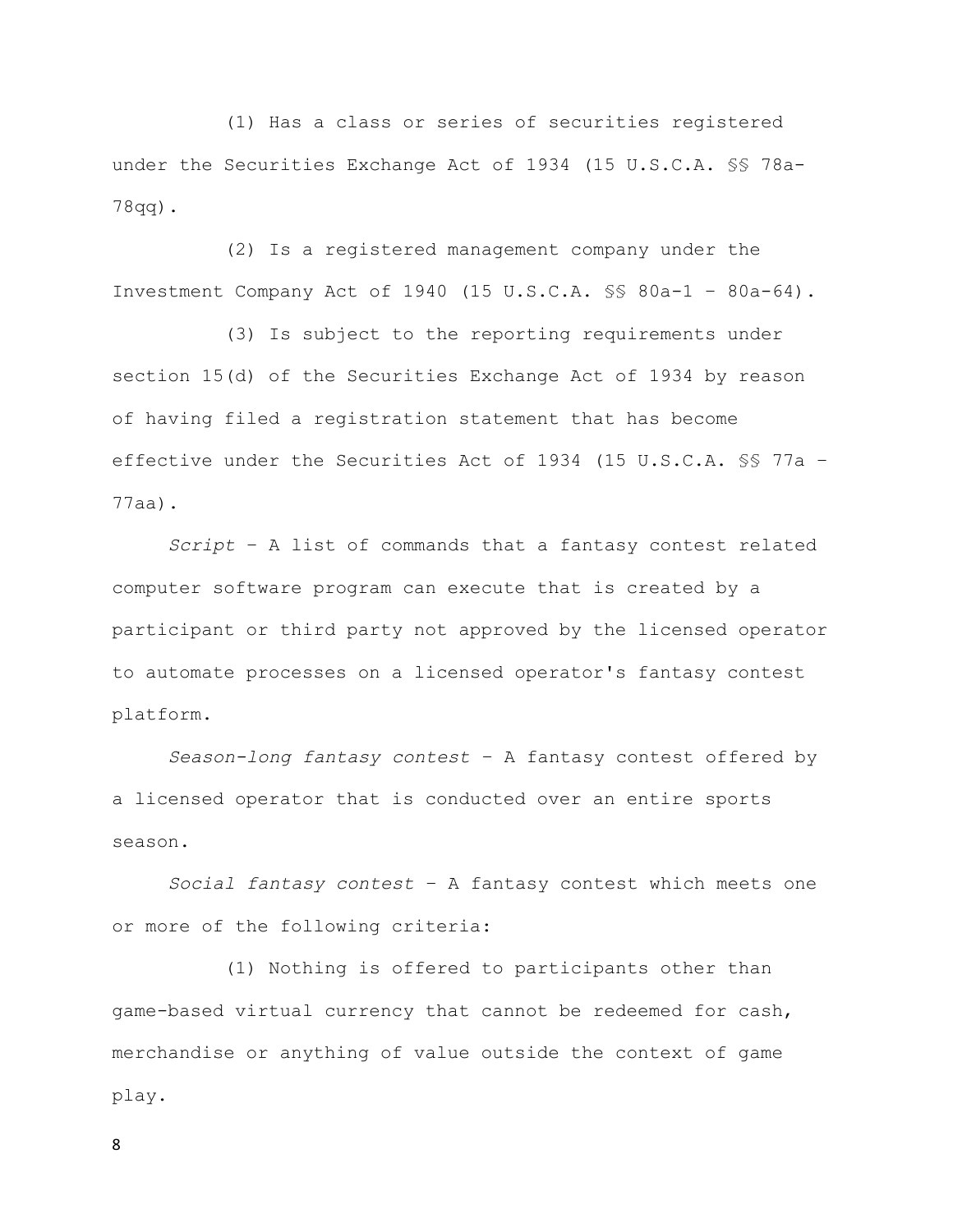(2) The contest is free to all participants.

 (3) The entity offering the contest receives no compensation, other than an administrative fee for the maintenance of statistical information, in connection with the contest.

 (4) The winnings offered are of no greater value than the lowest individual fee charged to a single participant for entering or participating in the contest.

 (5) The contest encompasses an entire season of the activity in which the underlying competition is being conducted and the winnings offered, if any, are determined by agreement of the participants only in order to distribute fully the participants' contributions to a fund established to grant the winnings for the contest.

Suspicious transaction – A transaction between a licensed operator or an employee of a licensed operator and an individual that involves the acceptance or redemption by a person of cash or cash equivalent involving or aggregating \$5,000 or more which a licensed operator or employee of a licensed operator knows, suspects or has reason to believe:

 (1) Involves funds derived from illegal activities or is intended or conducted in order to conceal or disguise funds or assets derived from illegal activities.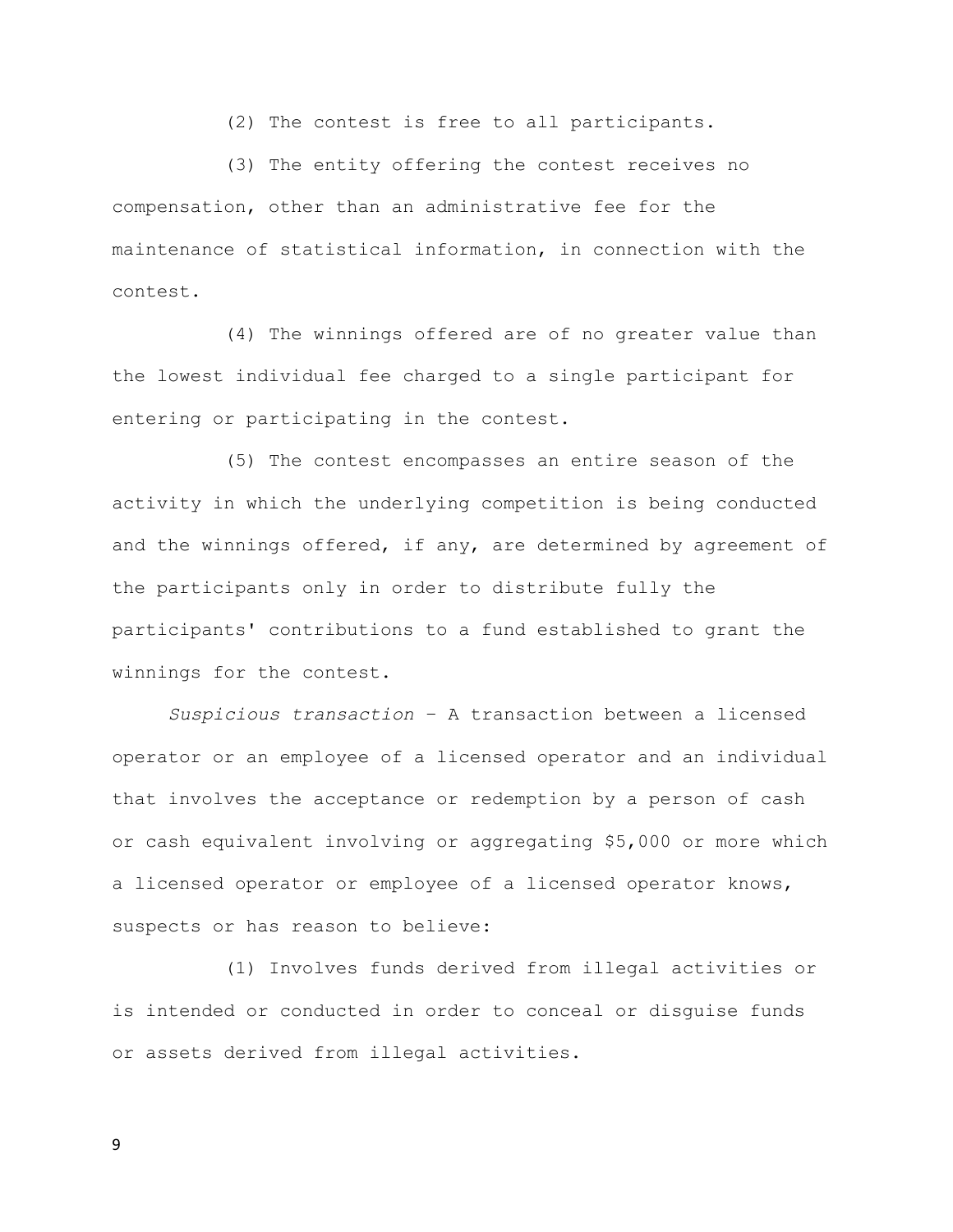(2) Is part of a plan to violate or evade a law or regulation to avoid a transaction reporting requirement under the laws or regulations of the United States or this Commonwealth, including a plan to structure a series of transactions to avoid a transaction reporting requirement under the laws of the United States or this Commonwealth.

 (3) Has no apparent lawful purpose or is not the type of transaction in which a person would normally be expected to engage and the licensed operator or employee knows of no reasonable explanation for the transaction after examining the available facts, including the background and possible purpose of the transaction.

#### Chapter 1202. APPLICATION REQUIREMENTS – TEMPORARY

#### REGULATIONS

#### § 1202.1. General licensing requirements.

 A fantasy contest license holder may conduct fantasy contests within this Commonwealth in accordance with the provisions of 4 Pa.C.S. Part I (relating to fantasy contests) and this subpart.

#### § 1202.2. Fantasy contest licenses.

(a) An application for a fantasy contest license shall be submitted on forms or in an electronic format supplied or approved by the Board and shall contain the following information: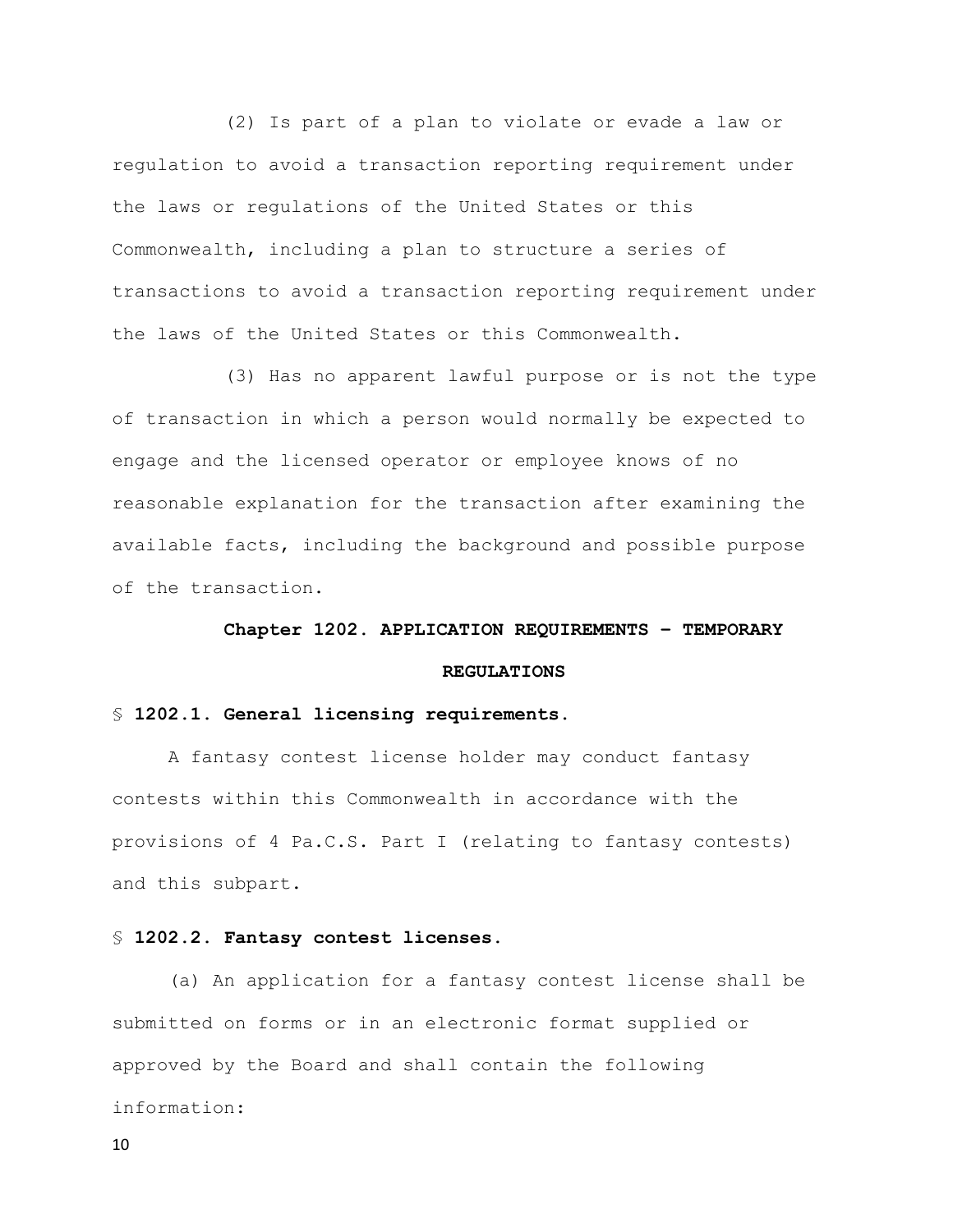(1) The identity of the applicant as follows:

 (i) If the applicant is an individual, the name, Federal employer identification number, contact information and business address of the applicant.

 (ii) If the applicant is a corporation, the name and business address of the corporation, the state of its incorporation and the full name, contact information and business address of each officer and director thereof.

 (iii) If the applicant is a foreign corporation, the name and business address of the corporation, whether it is qualified to do business in this Commonwealth and the full name, contact information and business address of each officer and director thereof.

 (iv) If the applicant is a partnership or joint venture, the name, contact information and business address of each officer thereof.

 (2) The name and location of the applicant's licensed facility, if applicable.

 (3) The name, contact information and business address of the person having custody of the applicant's financial records.

 (4) The name and business address, job title, fingerprints and a photograph of each principal and key employee of the applicant who will be involved in fantasy contests and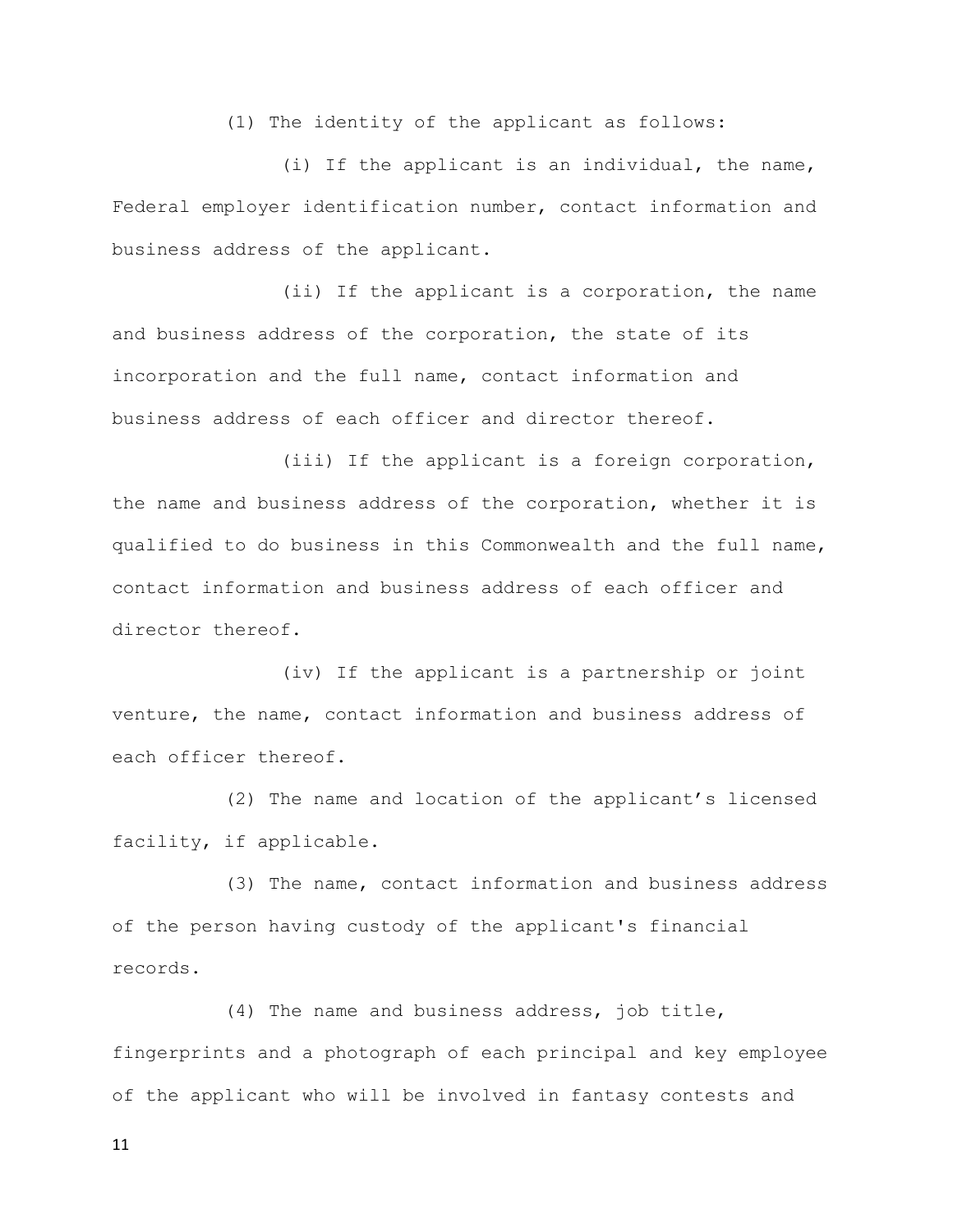who is not currently licensed by the Board, if known. If the principal and key employee is currently licensed by the Board, the application shall require them to be specifically identified for their participation in offering fantasy contests.

 (5) Information and documentation concerning financial background and resources, as the Board may require, to establish by clear and convincing evidence the financial stability, integrity and responsibility of the applicant.

 (6) A copy of any agreement or agreements the applicant has entered into or a detailed description of the terms and conditions of any agreement the applicant will enter into to facilitate the operation or conduct of fantasy contests.

(7) Any other information the Board may require.

 (b) Upon request of the Board or Board staff, the applicant shall cooperate and provide supplemental information in support of its application. The applicant shall provide requested documents, records, supporting data and other information within the time period specified in the request, or if no time is specified, within 30 days of the date of the request. If the applicant fails to provide the requested information within the required time period as set forth in the request, the Board may deny the application.

 (c) The application, and amendments thereto, and other specific documents designated by the Board shall be sworn to or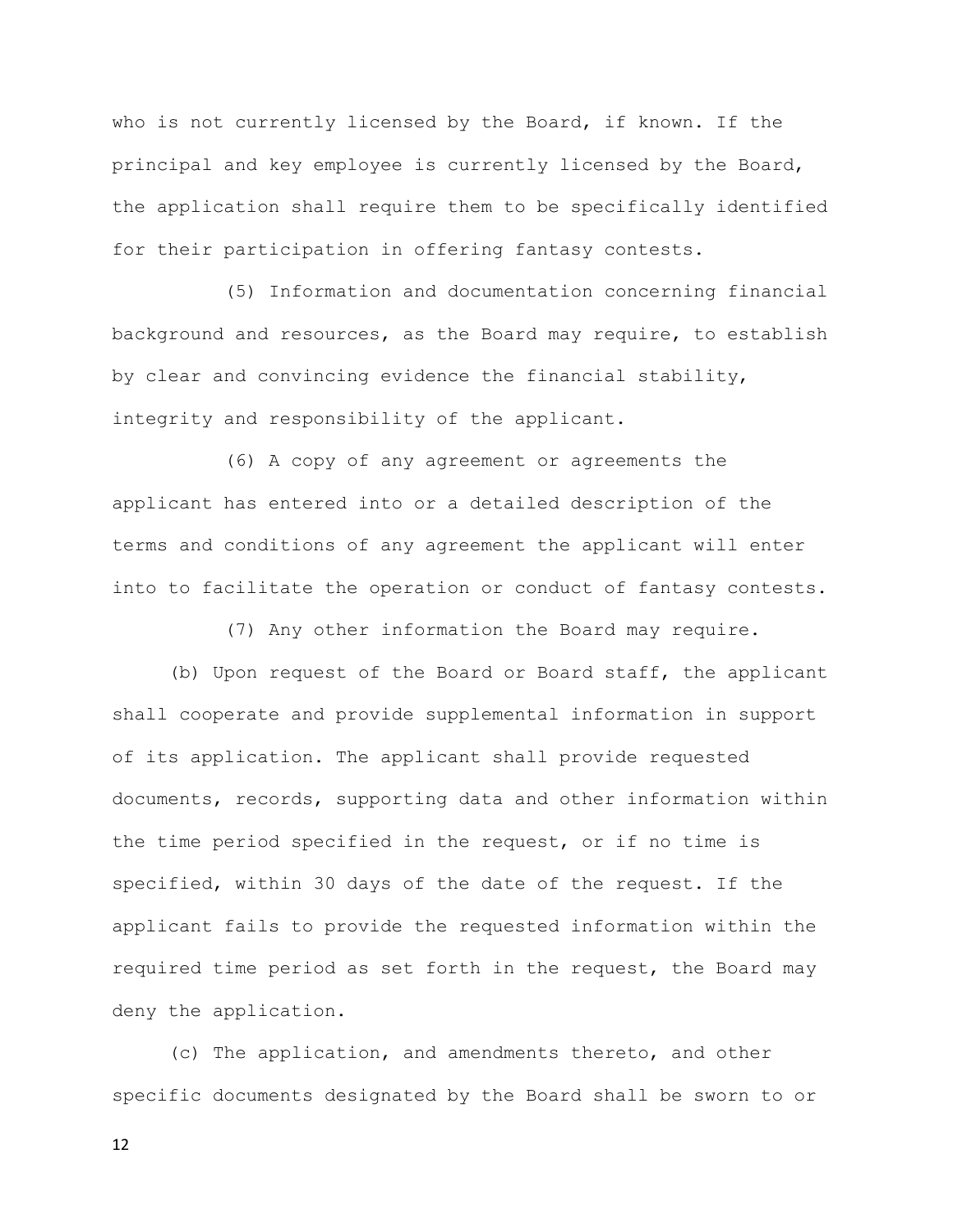affirmed by the applicant before a notary public which shall be filed promptly with the Board.

 (d) An application and related materials that have been submitted to the Board will become the property of the Board and will not be returned to the applicant.

## § 1202.3. Licensed gaming entities.

(a) An abbreviated application for a fantasy contest license by a licensed gaming entity may be submitted on forms or in an electronic format supplied or approved by the Board.

 (b) Upon request of the Board or Board staff, the applicant shall cooperate and provide supplemental information in support of its application. The applicant shall provide requested documents, records, supporting data and other information within the time-period specified in the request, or if no time is specified, within 30 days of the date of the request. If the applicant fails to provide the requested information within the required time-period as set forth in the request, the Board may deny the application.

 (c) The application, and amendments thereto, and other specific documents designated by the Board shall be sworn to or affirmed by the applicant before a notary public which shall be filed promptly with the Board.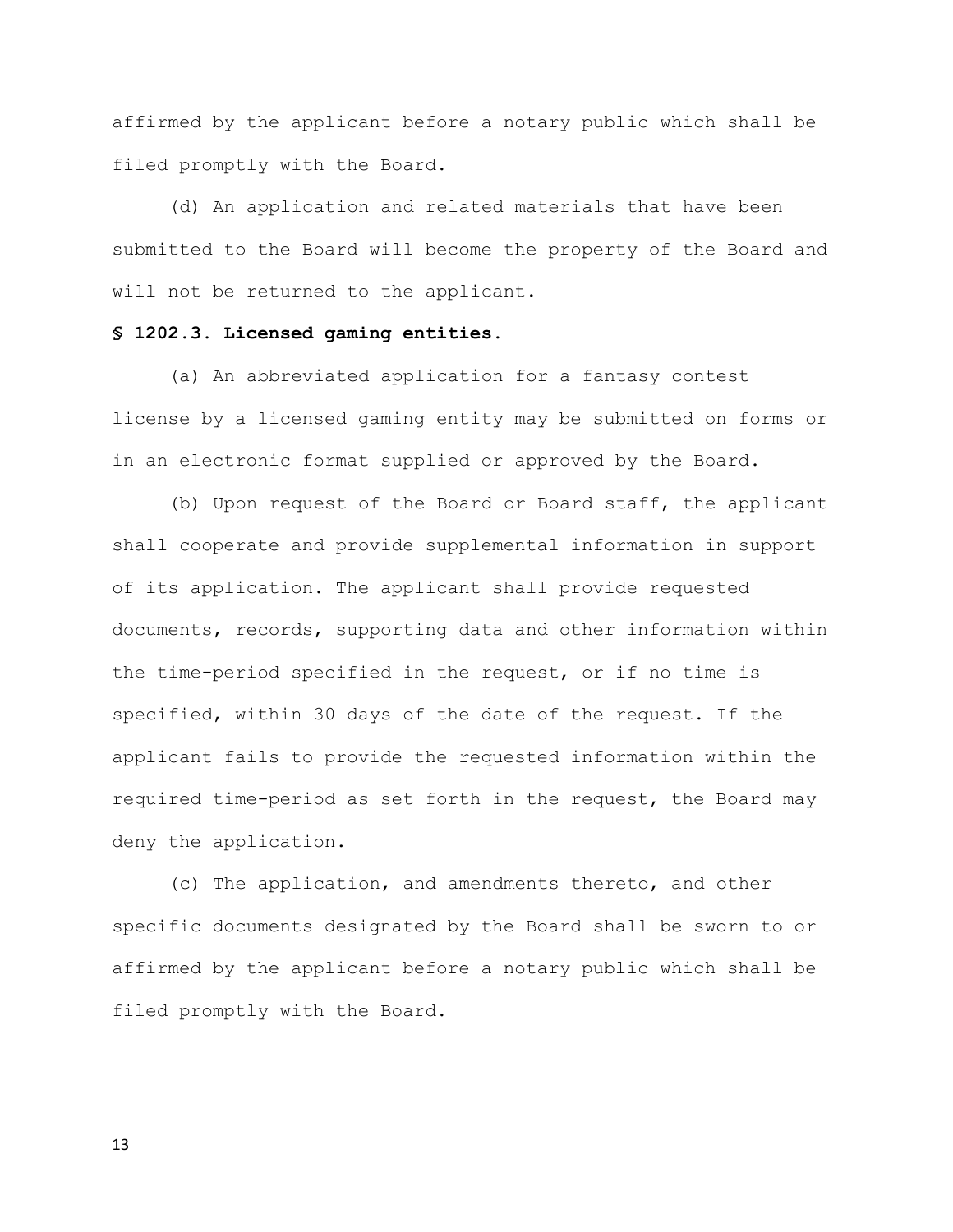(d) An application and related materials that have been submitted to the Board will become the property of the Board and will not be returned to the applicant.

#### § 1202.4. Principals.

 (a) A principal as defined in this subpart shall apply for licensure as a Principal in accordance with 58 Pa. Code § 433a.8 (relating to principal applications).

 (b) In addition to information required under 58 Pa. Code § 433a.8, an individual required to be licensed as a principal, unless otherwise directed by the Board, shall submit:

 (1) The nonrefundable application fee posted on the Board's web site.

(2) A description of responsibilities as a principal.

 (3) Details relating to a similar license, permit or other authorization obtained in another jurisdiction.

 (4) The consent to a background investigation by the Bureau and a release to obtain the information necessary for the completion of the background investigation.

(5) Other information required by the Board.

 (c) Following review of the application and background investigation, the Board may approve a principal license if the applicant has proven by clear and convincing evidence that the applicant is a person of good character, honesty and integrity and is eligible and suitable to be licensed as a principal.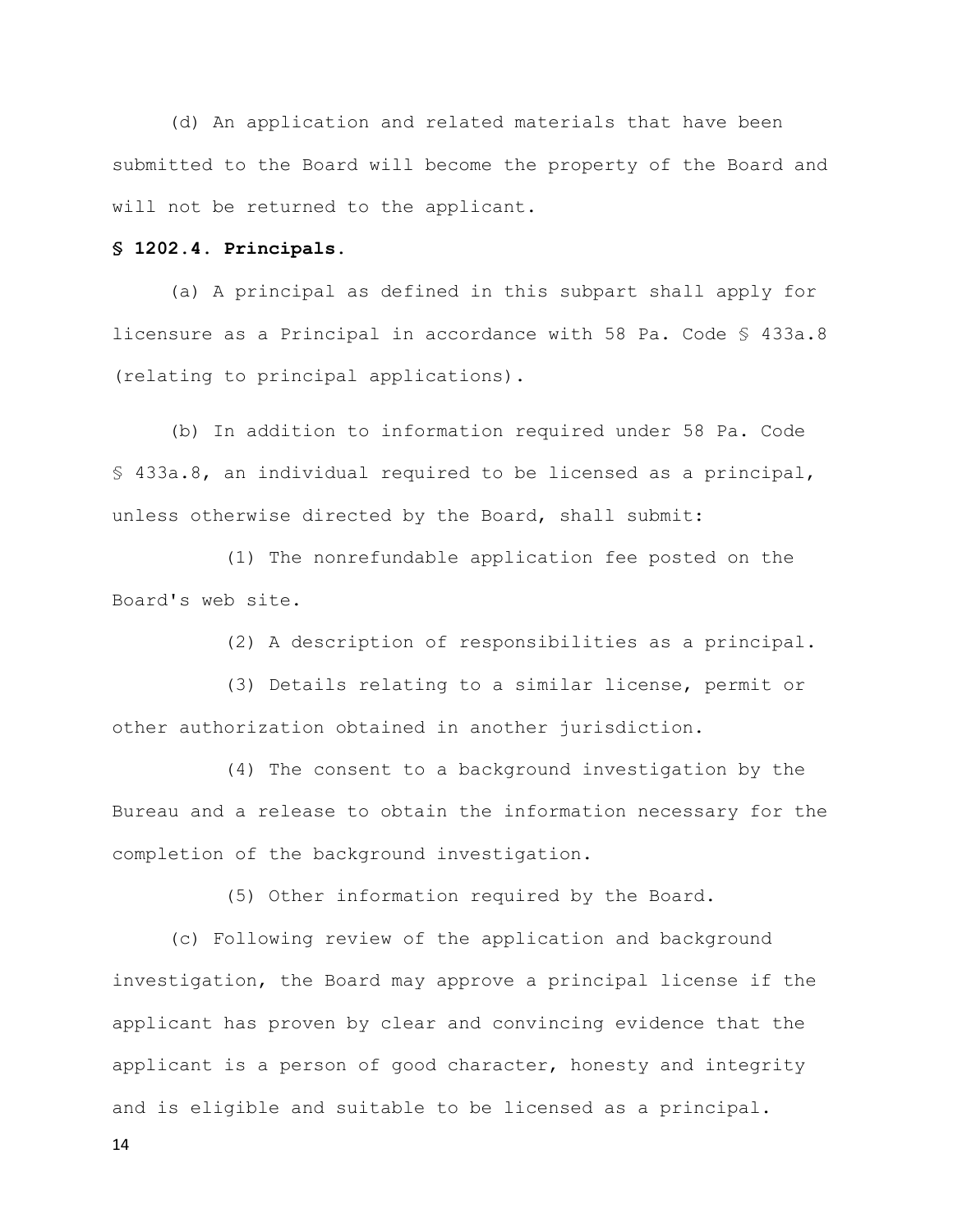(d) A principal license is not transferable.

 (e) A temporary credential, which may be valid up to 270 days, may be issued by the Board to a principal if the Board determines additional time is needed to complete an investigation for licensure.

## § 1202.5. Key employees.

(a) A key employee as defined in this part shall apply for licensure as a Key Employee in accordance with 58 Pa. Code § 435a.2 (relating to key employee applications).

 (b) In addition to information required under 58 Pa. Code § 435a.2, an individual required to be licensed as a key employee, unless otherwise directed by the Board, shall submit:

 (1) The nonrefundable application fee posted on the Board's web site.

(2) A description of employment responsibilities.

 (3) The consent to a background investigation by the Bureau and a release to obtain the information necessary for the completion of the background investigation.

 (4) Details relating to a similar license or other authorization obtained in another jurisdiction.

(5) Other information required by the Board.

 (c) Following review of the application and background investigation, the Board may approve a key employee license if the applicant has proven by clear and convincing evidence that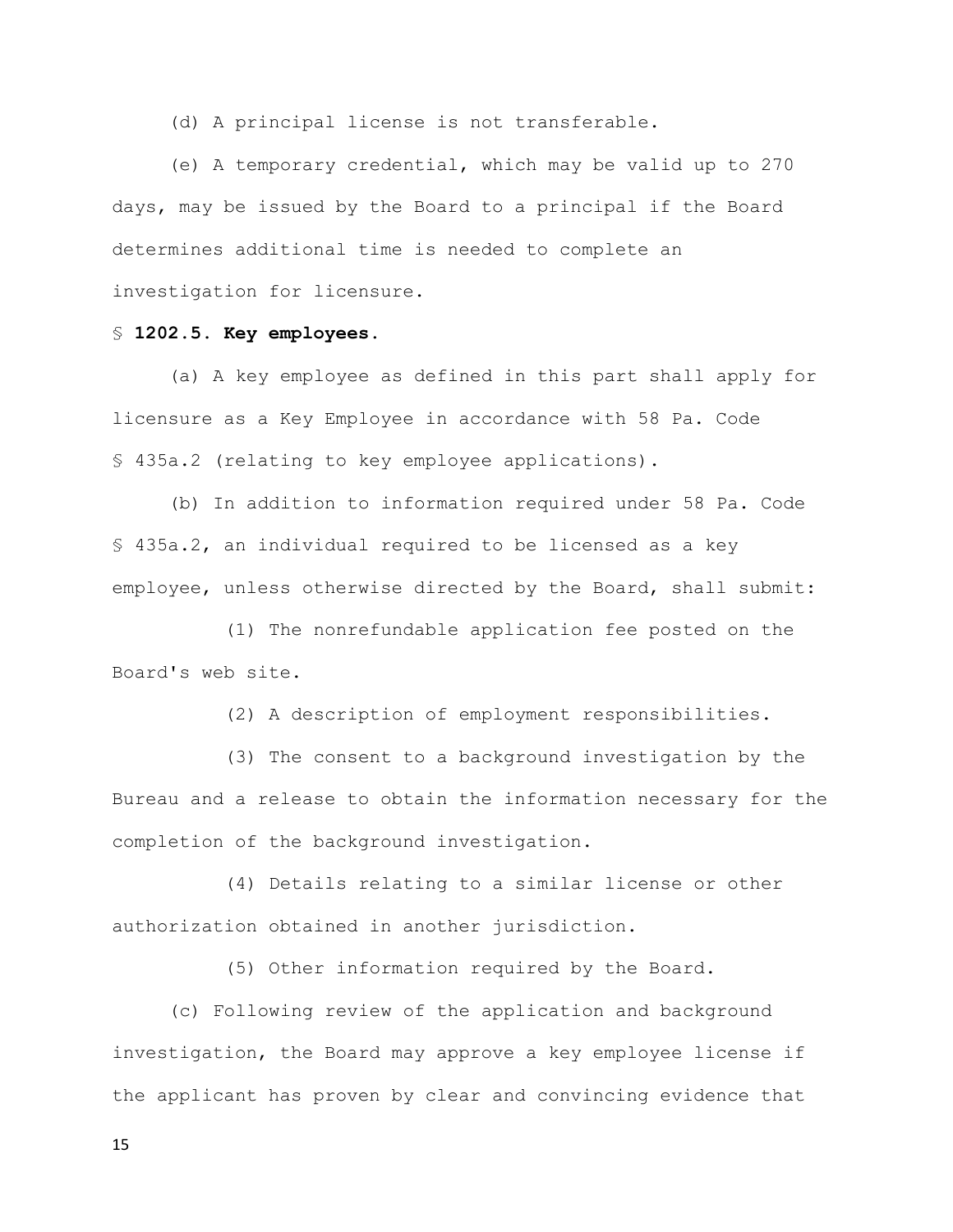the applicant is a person of good character, honesty and integrity and is eligible and suitable to be licensed as a key employee.

 (d) A temporary credential, which may be valid up to 270 days, may be issued by the Board to a key employee if the Board determines additional time is needed to complete an investigation for licensure.

 (e) An individual may not perform duties associated with a position that requires a key employee license prior to receiving a temporary or permanent credential unless otherwise authorized by the Board.

#### § 1202.6. Gaming service providers.

 The Board may, in its discretion, require a licensed operator who is not a licensed gaming entity to apply for a certificate or registration as a gaming service provider to provide fantasy contests to, or on behalf of, a licensed gaming entity pursuant to 4 Pa.C.S. § 342.

# Chapter 1203. APPLICATION PROCESS – TEMPORARY REGULATIONS § 1203.1. Application review and processing.

(a) The Board will review applications submitted under this subpart to ensure compliance with 4 Pa.C.S. Part I (relating to fantasy contests) and Board regulations.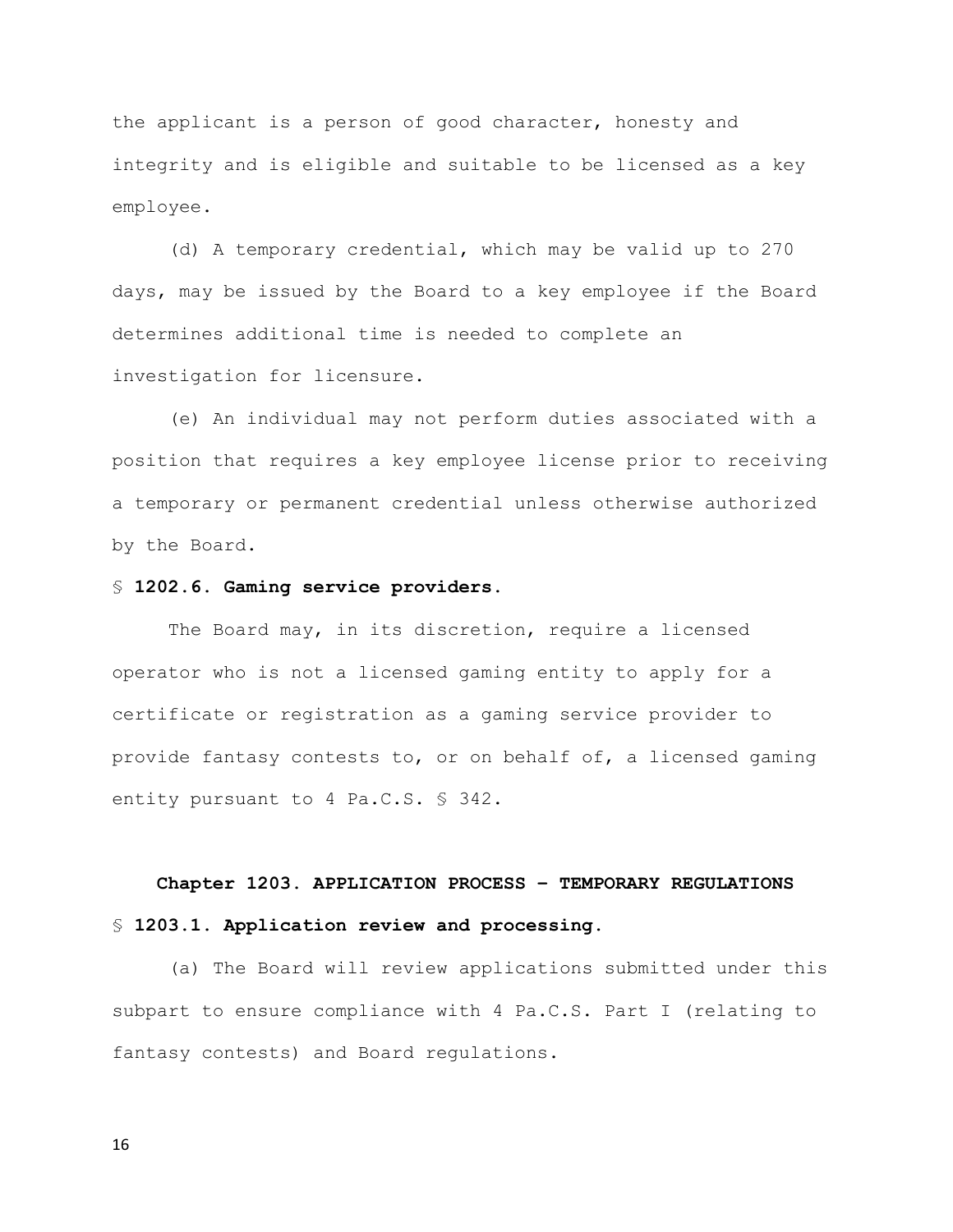(b) If an applicant fails to include any required documentation or information, the Board will notify the applicant and give him an opportunity to cure the deficiency.

 (c) Upon a determination that the prerequisites for filing have been met, the application will be accepted for filing and Board staff, if applicable, will:

 (1) Obtain information as may be necessary to determine the qualifications of the applicant and any matter relating to the application.

 (2) Promptly conduct an investigation of the applicant and on any matter relating to the application, if applicable.

 (3) Request the Department to promptly conduct or update a tax clearance review.

 (4) Request the Pennsylvania State Police or Federal Bureau of Investigations conduct or update a criminal history review.

 (5) Request any agencies, entities or persons to provide information to the Board as deemed necessary by the Board.

 (d) An application submitted under this part and information obtained by Board staff relating to the application will be part of the evidentiary record to be utilized by the Board when deciding to approve, condition, issue or deny a fantasy contest license.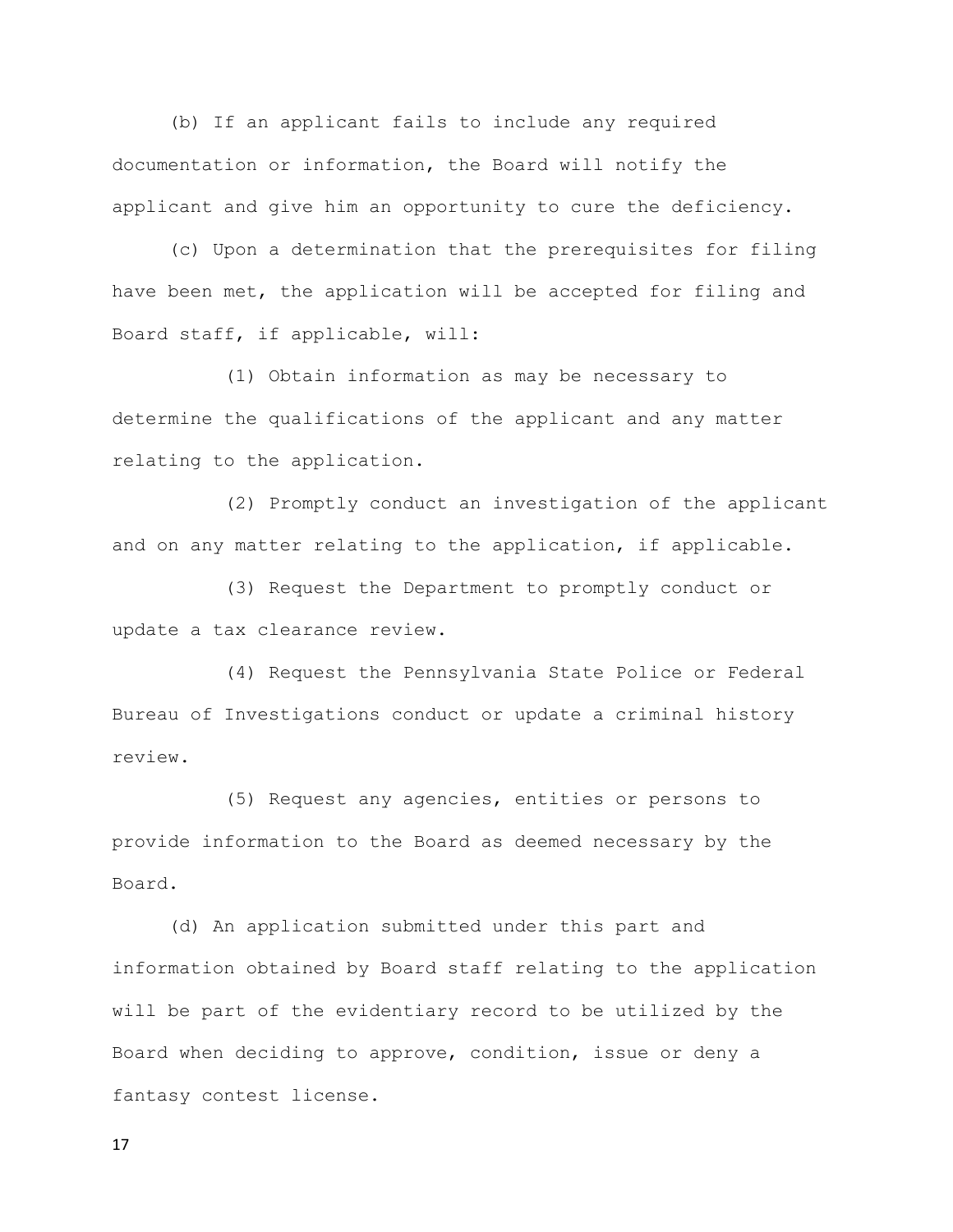(e) A determination as to the merit of the applicant to receive a fantasy contest license shall be made within 120 days. If the license is not approved, the Board shall provide the applicant with the justification for not issuing the fantasy contest license.

## § 1203.2. Application withdrawal.

(a) A request for withdrawal of an application may be made at any time prior to the Board taking action on the application in accordance with the following requirements:

 (1) A request for withdrawal of an entity applying for a license, certification or registration, or an individual applying for a principal license shall be made by filing a petition with the Board in accordance with 58 Pa. Code § 493a.4 (relating to petitions generally).

 (2) A request for withdrawal of an individual applying for a key employee license or a permit shall be made on a form supplied by the Bureau of Licensing. If Board staff objects to the request for withdrawal, the person filing the form will be notified and may be required to file a petition for withdrawal with the Board in accordance with 58 Pa. Code § 493a.4.

 (b) The petition or form must set forth the reasons for the withdrawal.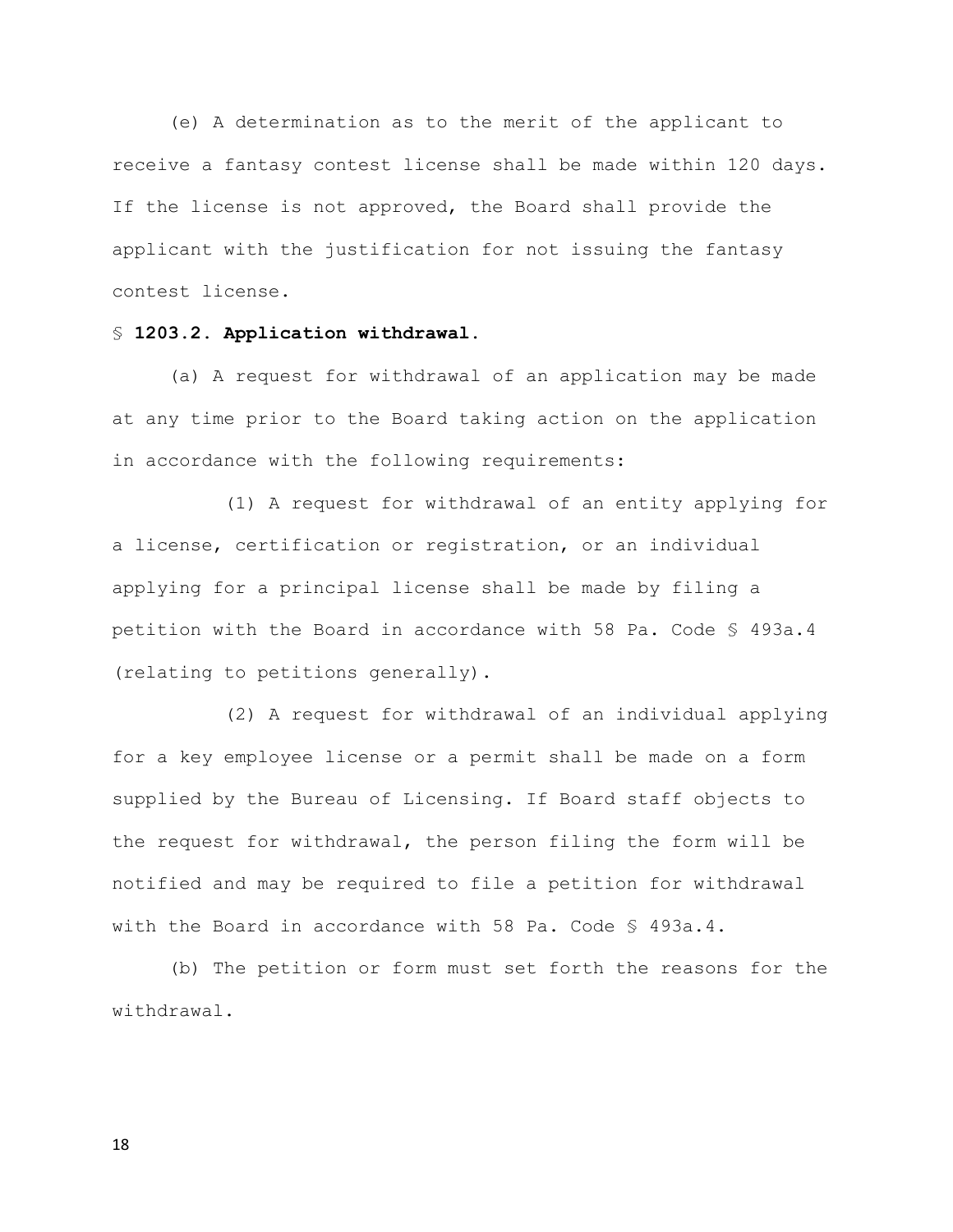(c) When rendering a decision on a petition for withdrawal, the Board may set the conditions of withdrawal and may deny or grant the request with or without prejudice.

 (d) Unless the Board otherwise directs, fees or other payments relating to an application, license, permit, registration or certification will not be refundable by reason of the withdrawal.

#### § 1203.3. Existing activity.

 An applicant for a fantasy contest license who is conducting fantasy contests in this Commonwealth prior to the effective date of 4 Pa.C.S. Part I (relating to fantasy contests), or during the time period of a renewal application, may operate fantasy contests during the application or renewal process and prior to the Board granting a fantasy contest license unless the Board has reasonable cause to believe the person or licensed operator is, or may be, in violation of the act and the Board has required the person to suspend the operation of a fantasy contest until such time as the Board takes action on the application.

#### § 1203.4. Renewals.

(a) All licenses and registrations issued under this part shall be for a term of five (5) years from the date of issuance.

 (b) An application for renewal of a license or registration shall be submitted at least 180 days prior to the expiration of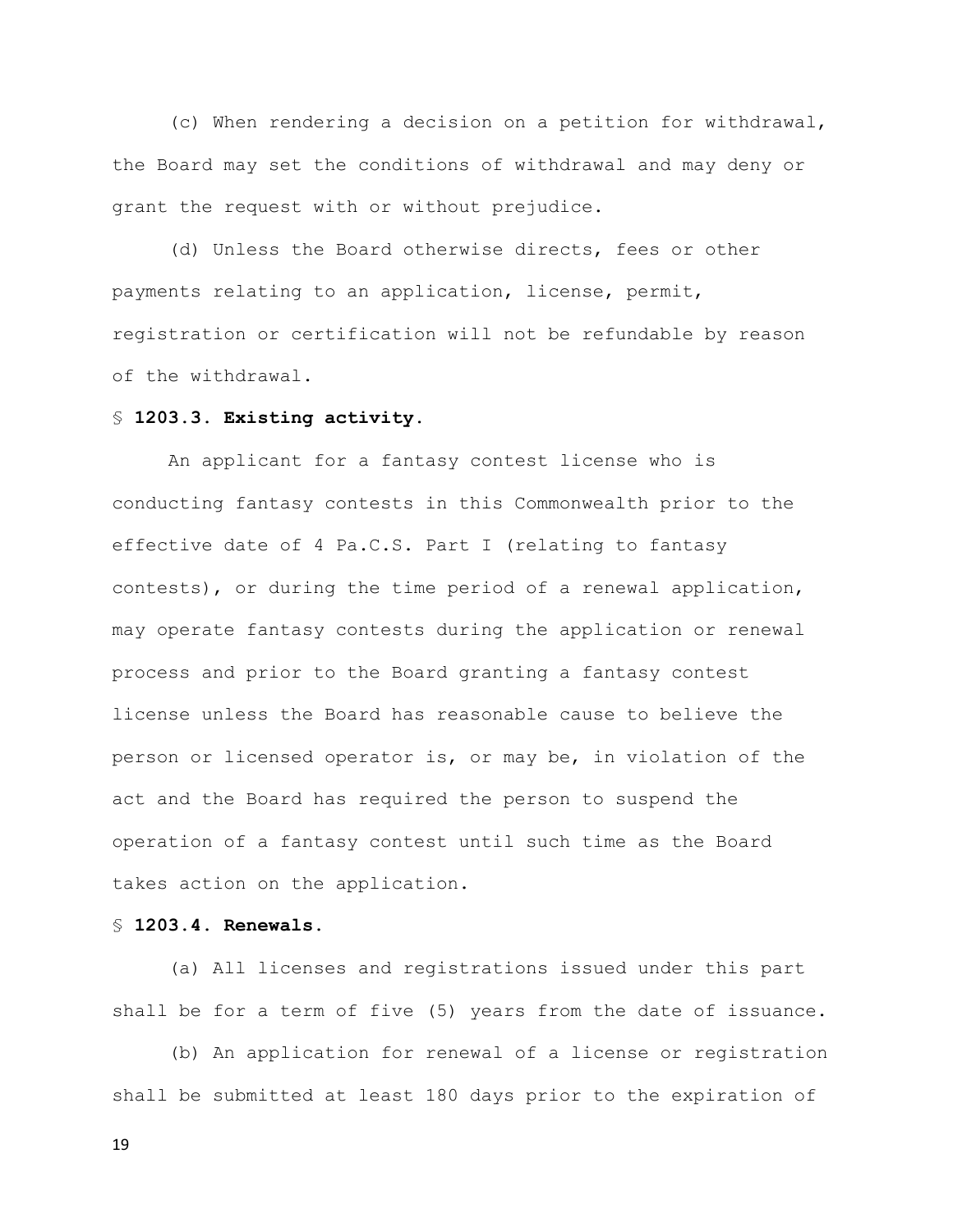the license or registration and shall include an update of all information contained in the initial application and any prior renewal applications.

 (c) A license, permit, or registration for which an application for renewal has been timely filed shall continue in effect until such time as the Board acts upon the application for renewal.

#### § 1203.5. Licensed entity representatives.

(a) A licensed entity representative shall register with the Board, in a manner prescribed by the Board. The registration shall include the name, employer or firm, business address and business telephone number of both the licensed entity representative and any licensed operator, applicant for licensure or other person being represented.

 (b) A licensed entity representative shall have an affirmative duty to update its registration information on an ongoing basis. Failure to update a registration shall be punishable by the Board.

Chapter 1204. FANTASY CONTEST LICENSES – TEMPORARY REGULATIONS § 1204.1. Fantasy contest license issuance and statement of conditions.

(a) Issuance criteria – In addition to the criteria contained in 4 Pa.C.S. Part I, the Board will not issue or renew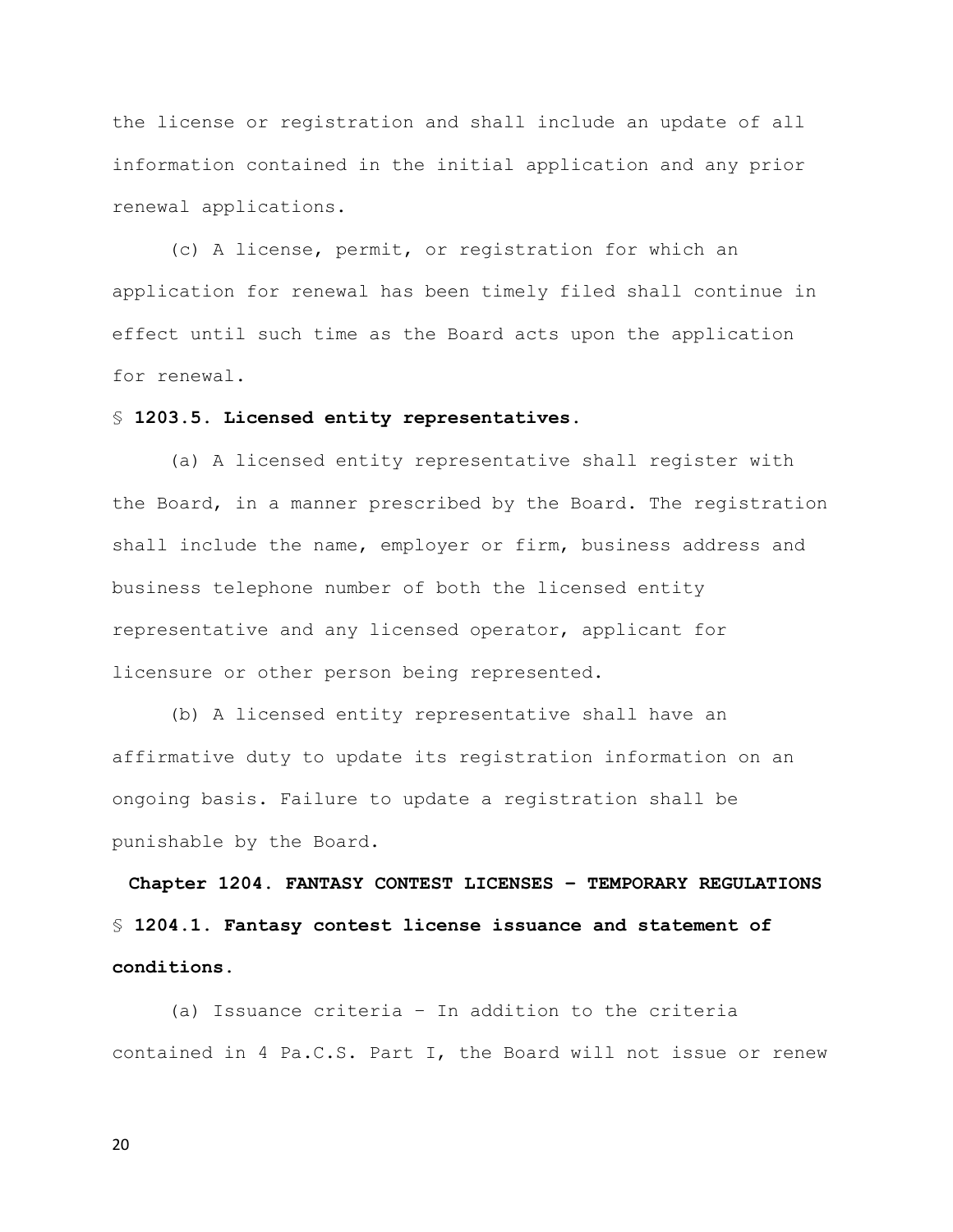a fantasy contest license unless the following criteria have been established by the applicant:

 (1) The applicant has fulfilled each condition set by the Board or contained in the act, including the execution of a statement of conditions.

 (2) The applicant is found suitable consistent with the laws of this Commonwealth and is otherwise qualified to be issued a fantasy contest license.

(b) Statement of conditions.

 (1) The applicant, as a condition precedent to the issuance of a fantasy contest license, shall execute a Statement of Conditions in the manner and form required by the Board. Execution of the Statement of Conditions constitutes the acceptance of each provision contained in the Statement of Conditions by the applicant.

 (2) Failure to fully comply with any provision contained in an executed Statement of Conditions constitutes a violation and may result in Board-imposed administrative sanctions, up to and including revocation, against a licensee.

#### Chapter 1205. FANTASY CONTESTS – TEMPORARY REGULATIONS

#### § 1205.1. Fantasy contests generally.

 A fantasy contest licensee may offer fantasy contest only under the following: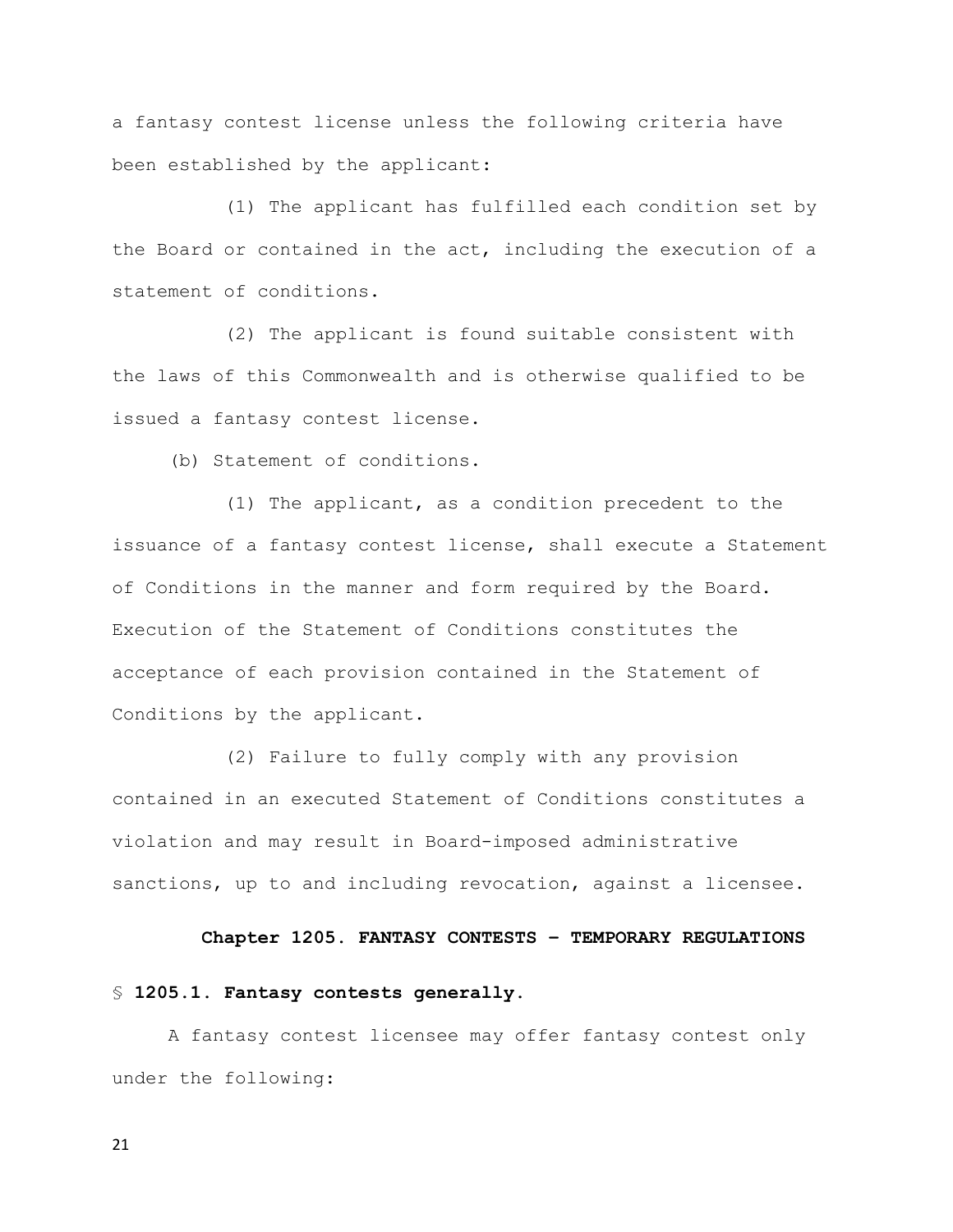(1) The value of all prizes or awards offered to winning participants is established and made known in advance of the fantasy contest.

 (2) The value of the prize or award is not determined by the number of participants or the amount of fees paid by the participants.

 (3) The winning outcome reflects the relative knowledge and skill of the participant.

 (4) The winning outcome is not based on the score, point spread or performance of a single actual team or combination of teams or solely on a single performance of an individual athlete or player in a single actual event.

 (5) The winning outcome is based on statistical results accumulated from fully completed athletic sports contests or events, except that participants may be credited for statistical results accumulated in a suspended or shortened sports event which has been partially completed on account of weather or other natural or unforeseen event.

#### § 1205.2. Procedures to govern the conduct of fantasy contests.

(a) Each fantasy contest license holder shall establish and implement procedures governing the conduct of fantasy contests, as approved by the Board.

(b) The governing procedures shall include, at a minimum: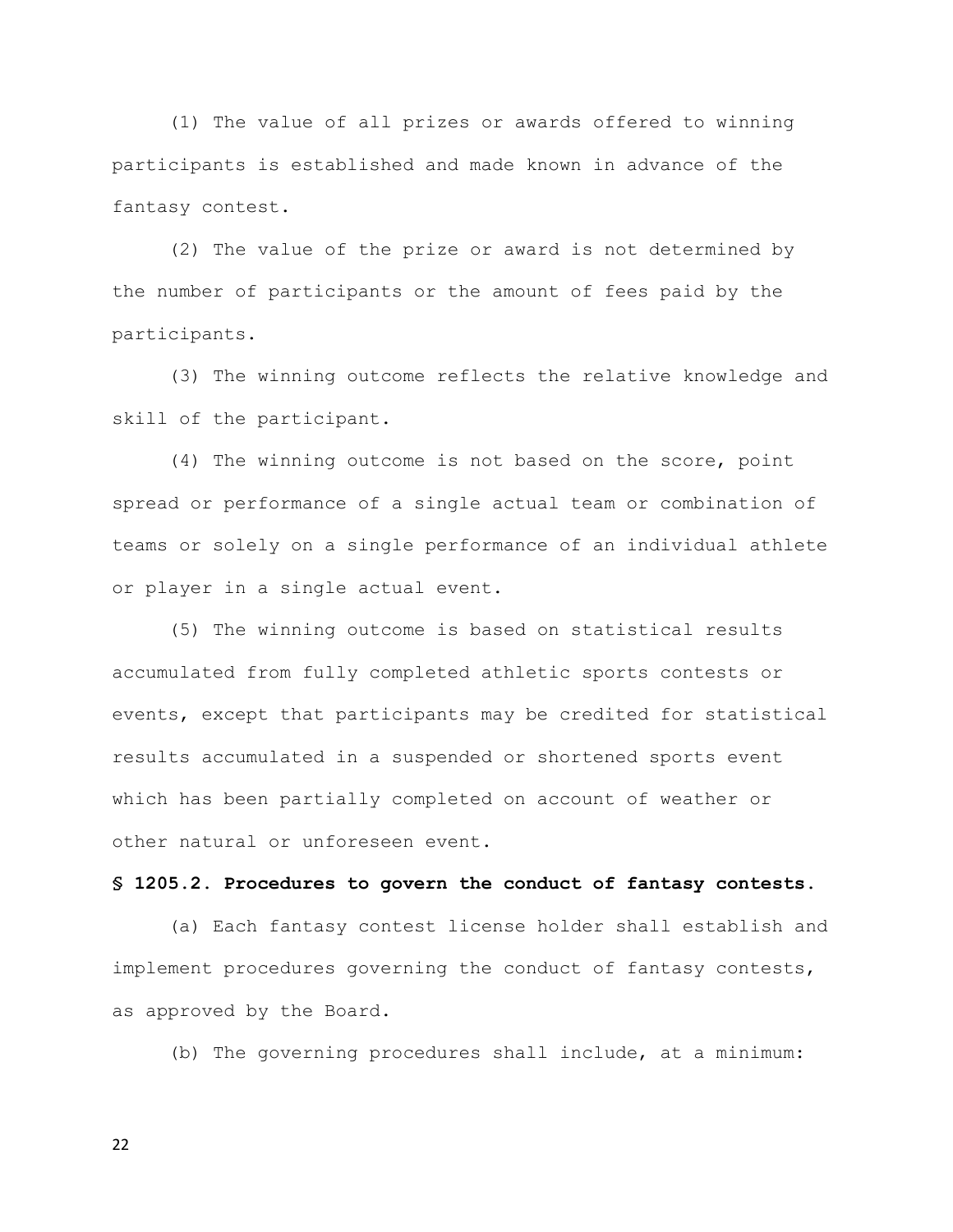(1) No participant shall be eligible to engage in a fantasy contest by a licensed operator without first establishing a fantasy contest account unless the fantasy contest is through a fantasy contest terminal in a licensed facility.

 (2) Prior to a participant engaging in a fantasy contest or making a deposit in a fantasy contest account, the licensed operator shall verify the age, location and identity of any participant. No participant outside of this Commonwealth may participate in a fantasy contest under this subpart. No person under the age of 18 may engage in a fantasy contest by a licensed operator. If the participant is utilizing a fantasy contest terminal in a licensed facility, the participant shall be 21 years of age to engage in a fantasy contest.

 (3) Each time a participant enters his registered fantasy account, he must enter his unique username and password to verify his identity.

 (4) Prior to accepting of a participant's entry fee for a specific fantasy contest, all Board-approved rules, prizes and award values shall be posted on the specific fantasy contest homepage in a clear and decipherable manner.

 (5) Provisions to prohibit a participant from participating in beginner fantasy contests, except as provided by the 4 Pa.C.S. § 325(4.1)(ii)(relating to conditions of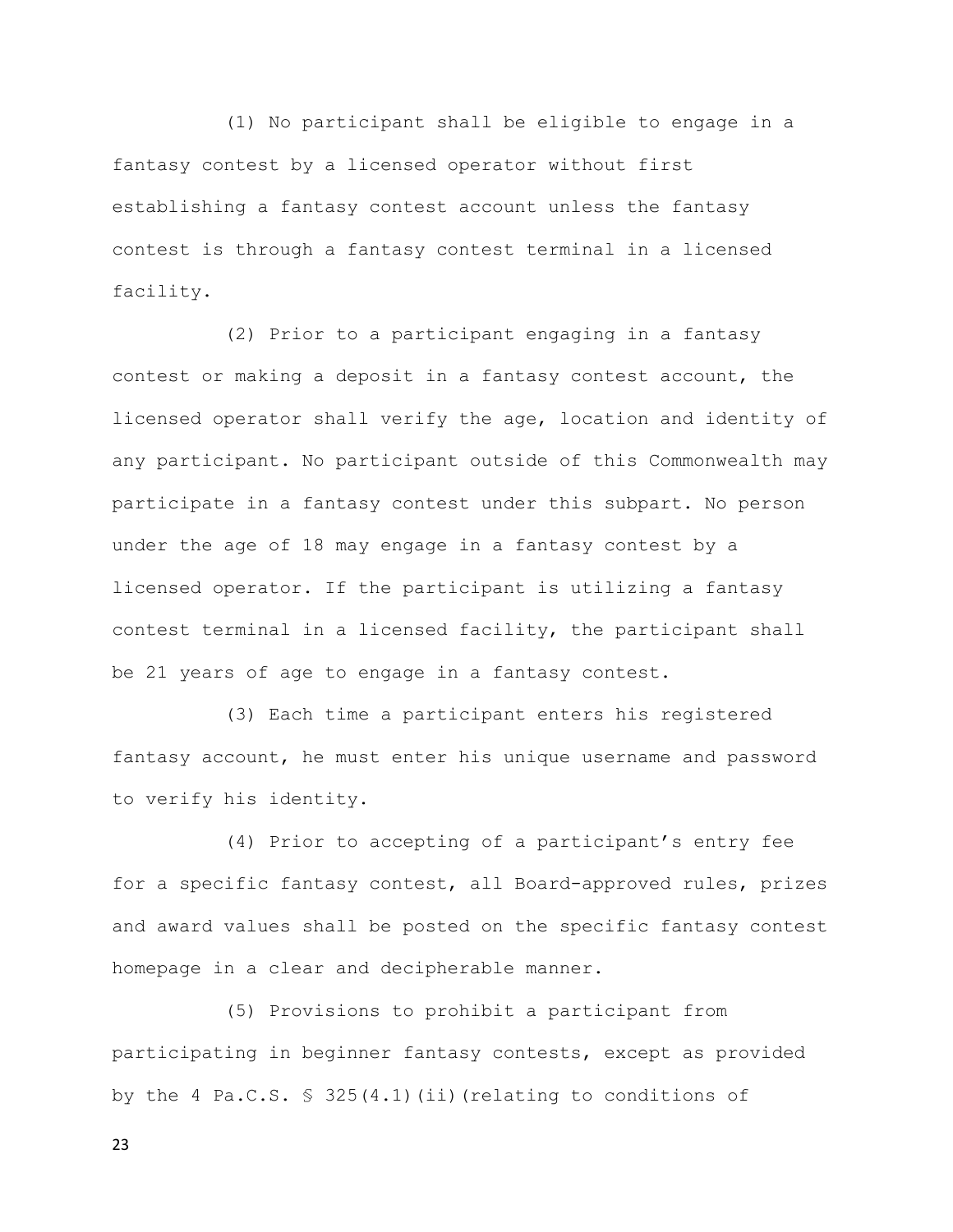licensure). If a participant who is not a beginner attempts to enter a beginner contest, his account shall be temporarily suspended from further fantasy contest participation for 15 days and the fantasy contest operator shall ban the individual from any further participation in beginner fantasy contests offered by the licensed operator.

 (6) Provisions to prohibit a highly experienced player from participating in fantasy contests that exclude highly experienced players. In accordance with 4 Pa.C.S. § 325(4.2) (relating to conditions of licensure), if a participant who is a highly experienced player attempts to enter a fantasy contest for which they are ineligible, their account shall be temporarily suspended for 15 days and their account shall be banned from entering further such contests.

 (7) Upon the creation of a fantasy contest account or the engagement of a fantasy contest terminal in a licensed facility, the licensed operator shall require the participant to identify any professional sports in which he currently engages in and which are subject to a fantasy contest and shall limit the participant's account from entering into contests of that sport.

 (8) Allowing a person to restrict himself from entering a fantasy contest or accessing a fantasy contest account for a specific period of time as determined by the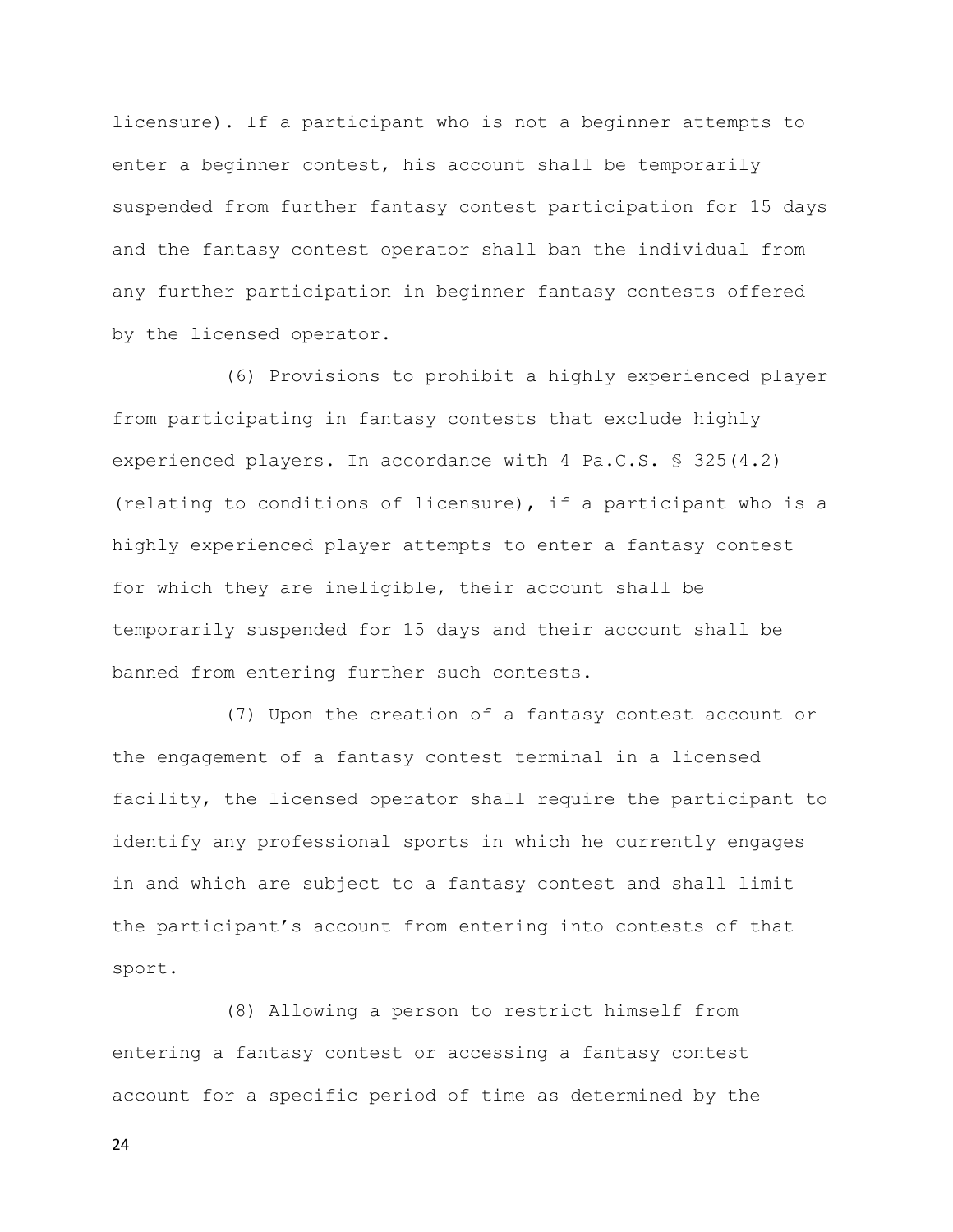participant and implement procedures to prevent the person from participating in the licensed operator's fantasy contests.

 (9) Allowing a person to restrict the total amount of deposits that the participant may pay to the licensed operator for a specific time period established by the participant and implement procedures to prevent the participant from exceeding the limit.

 (10) Establishing procedures to monitor for and prevent the use of scripts.

 (11) Establishing procedures determining when a fantasy contest locks and when no further entries or substitutions can be made. These procedures shall require that the prize stipulated in the entry rules is available and can be so demonstrated upon request of the Board.

 (12) A process for a fantasy contest operator to receive and respond to participant complaints and reconciling a participant's fantasy contest account.

#### § 1205.3. Fantasy contest accounts.

(a) A participant in a fantasy contest by a licensed operator may only enter a fantasy contest if the participant has established an account with the fantasy contest operator.

 (b) The licensed operator shall perform the following with respect to each participant account: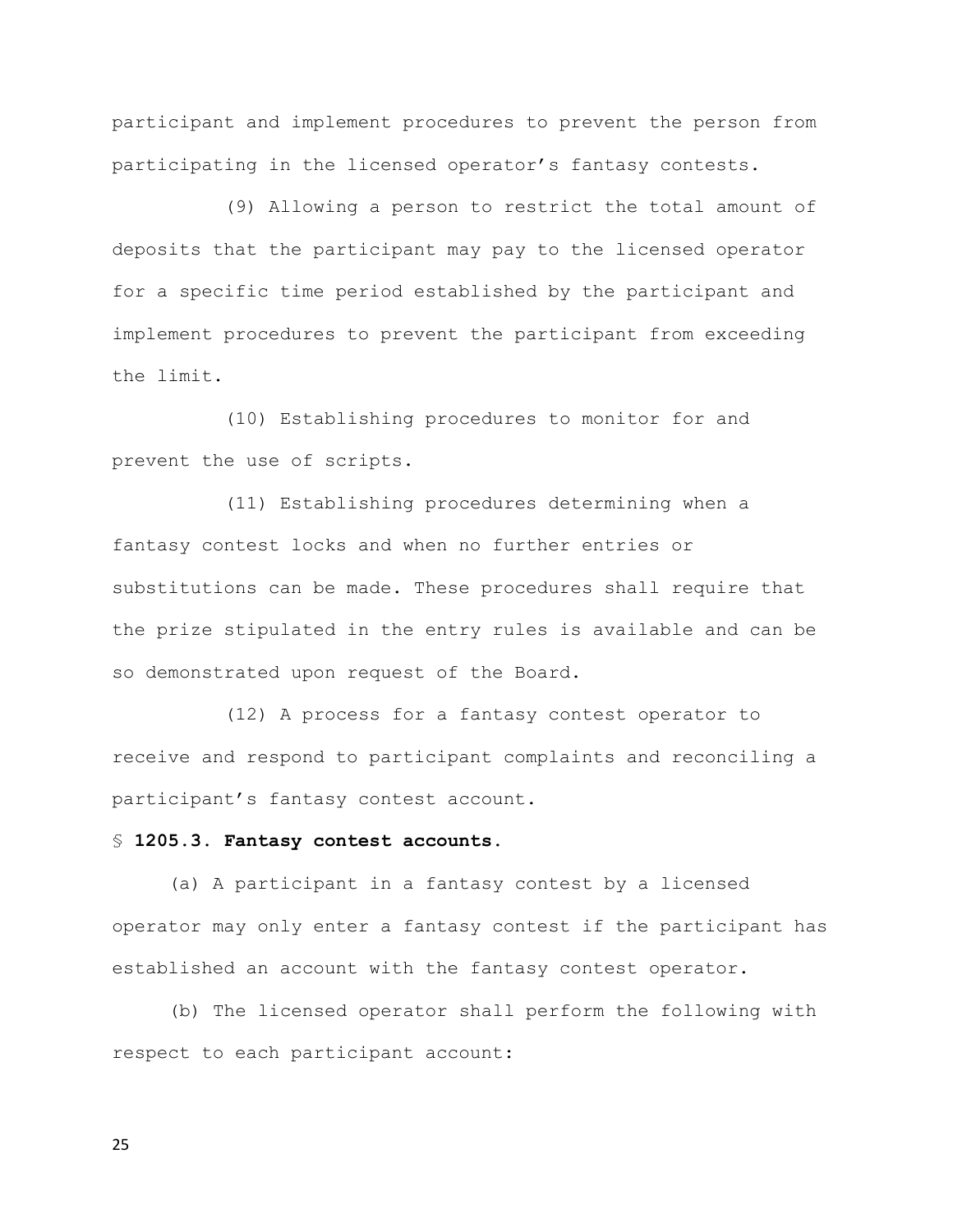(1) Verify the age, location and identity of any participants in a fantasy contest prior to accepting an entry in a fantasy contest by the participant account holder.

 (2) Assure the participant must have funds on account sufficient to pay the fantasy contest entry fee at the time of entry.

 (3) Require each time a participant enters his registered fantasy account, he must enter his unique username and password to verify his identity.

(4) Provide the account holder the option to:

 (i) Restrict the participant from entering a fantasy contest or accessing a fantasy contest account for a specific period-of-time as determined by the account holder.

 (ii) Restrict the total amount of deposits that the participant may pay to the licensed operator for a specific time-period established by the participant.

 (iii) Restrict the total amount of entry fees that the participant may pay to the licensed operator for a specific time-period established by the participant.

 (iv) Restrict the number of fantasy contests the participant may enter for a specific time-period as determined by the account holder.

(v) With respect to  $(4)(i)(ii)(iii)$  and  $(iv)$ , a participant may make his limits more restrictive at any time but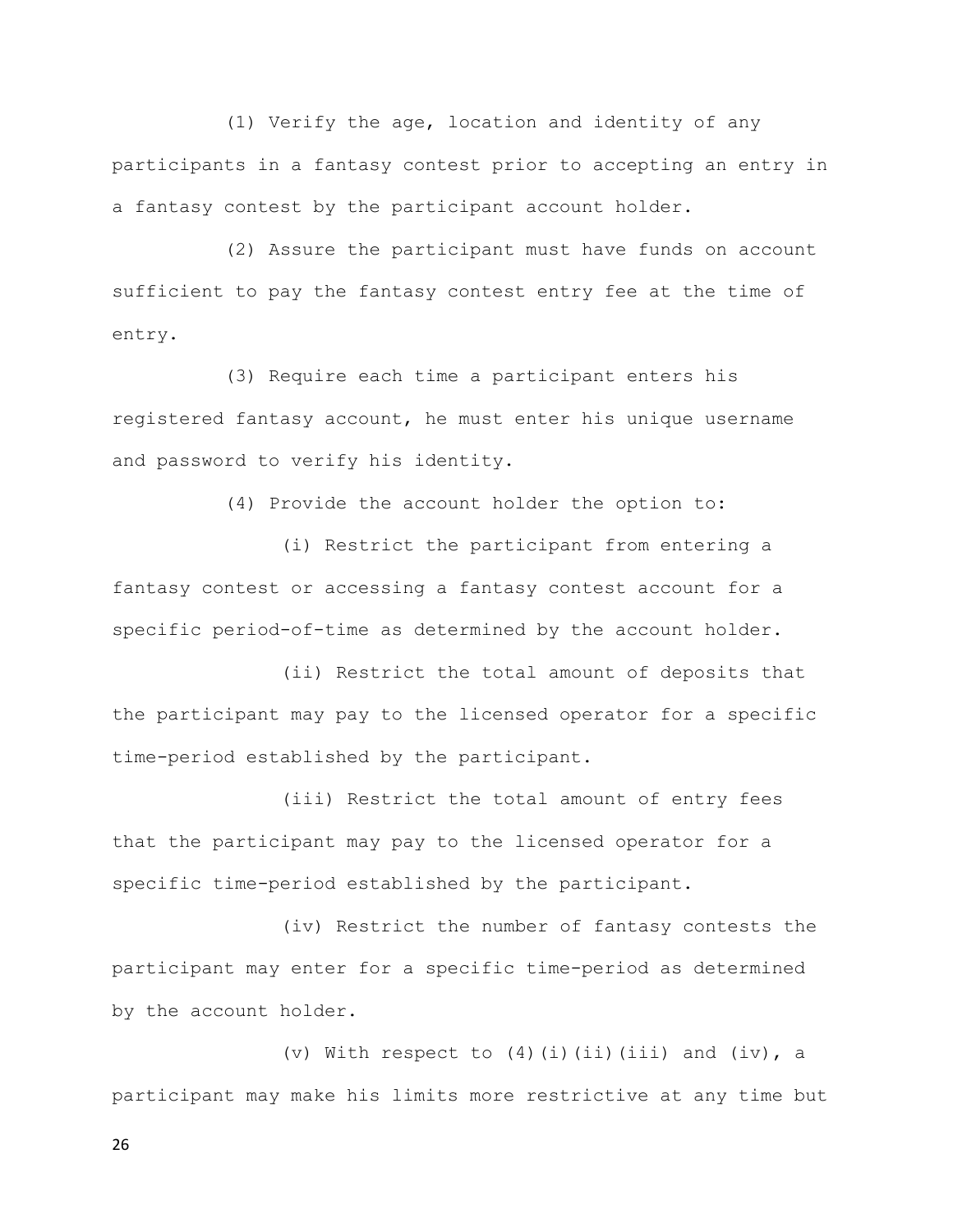may not make a limit less restrictive within 90 days of imposing a restriction.

 (5) Prevent unauthorized withdrawals from a fantasy contest account.

 (6) Establish protocols for participants to withdraw funds whether the account is open or closed.

 (7) Establish procedures for closing accounts and paying balances.

 (8) Establish procedures for the disbursement of unclaimed prizes.

#### § 1205.4. Fantasy contest licensed operator duties.

(a) A licensed operator shall comply with all conditions of licensure as set forth in 4 Pa.C.S. Part I (relating to fantasy contests) and the Board's regulations.

 (b) A licensed operator shall continually monitor fantasy contests for conduct which violates the provisions and restrictions of the act and the Board's regulations and immediately take steps to report such conduct to the Bureau upon discovery.

 (c) A licensed operator shall implement measures to ensure the confidentiality of participants' personal, financial and account information and to prevent the public disclosure of such information except as provided by law.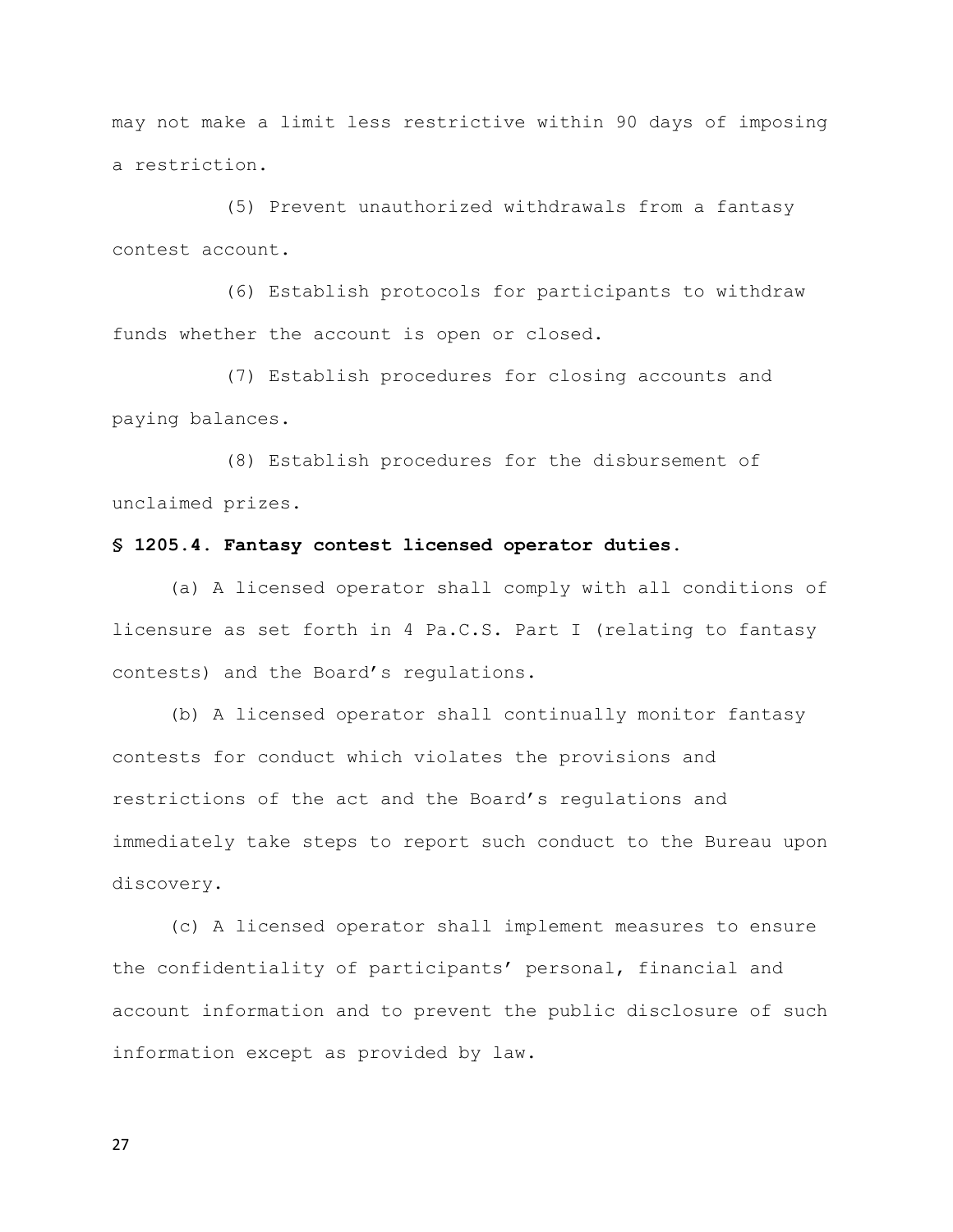(d) A licensed operator shall timely remit all taxes and assessments to the Department as provided for in the Act.

 (e) A licensed operator shall cooperate with the Board, the Bureau, the Department and law enforcement authorities performing any function or duties related to monitoring, investigating or enforcing provisions of the act or regulations relating to fantasy contest related activities.

 (f) A licensed operator shall permit access to the licensee's premises and fantasy contest terminal premises used in connection with the conduct of fantasy contests for the Board, the Bureau, the Department and the Pennsylvania State Police to facilitate the ability to perform regulatory oversight and law enforcement functions, respectively.

 (g) A licensed operator shall submit a record of all participant complaints along with a description of how the complaint was resolved and reconciled to the Board on a quarterly basis.

 (h) A licensed operator shall submit to the Bureau a record of any suspicious transactions as provided in 58 Pa. Code § 325(4.5) within two business days of learning of the event.

 (i) Each licensed operator shall maintain an office or place of business within the Commonwealth and shall file with the Board the address and contact information for a person or representative in the Commonwealth authorized to receive service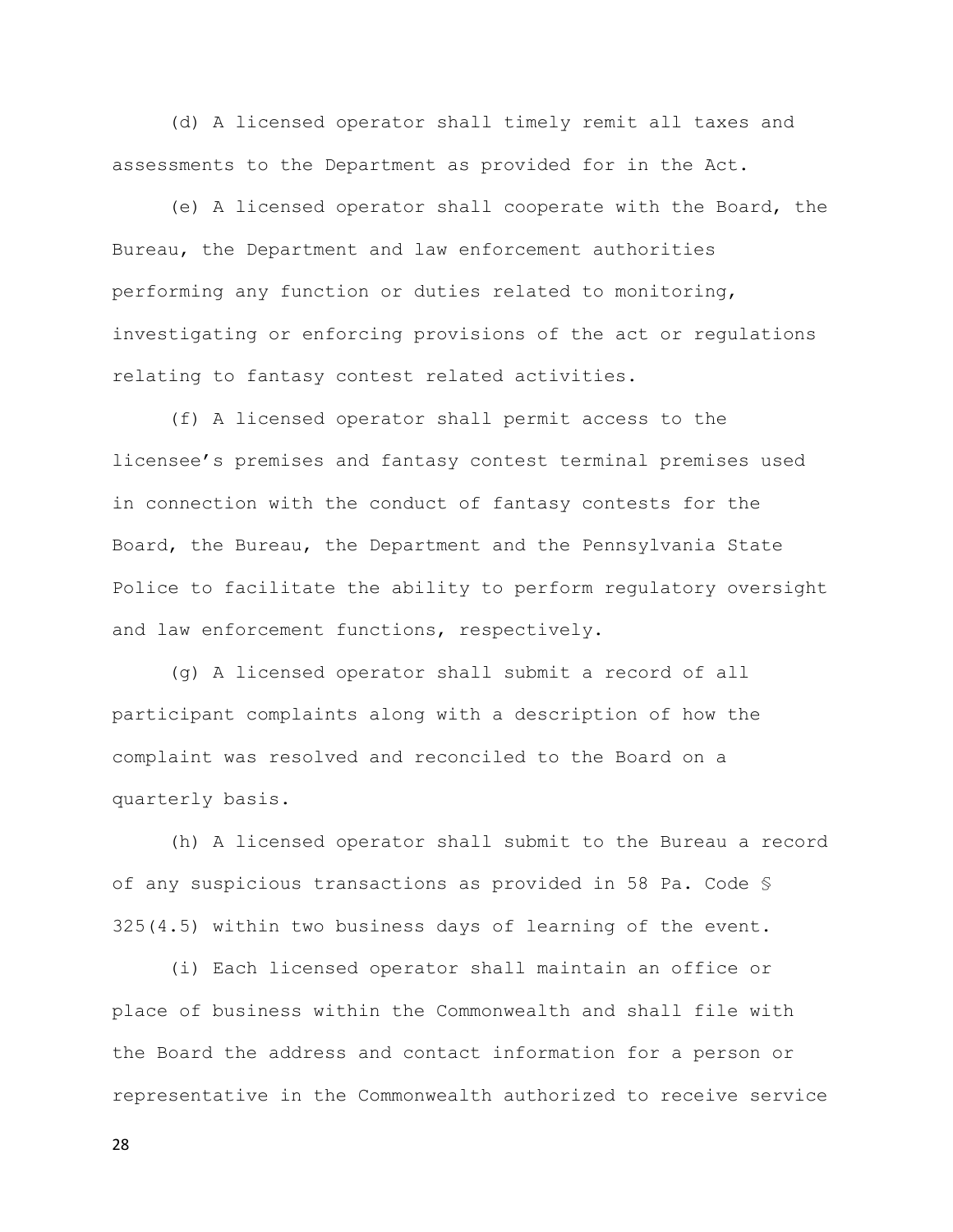of process, documents and requests issued by the Board. If the Board makes a request for information or delivers documents or a notice to that address, it shall constitute receipt of those documents or requests by the licensed operator or applicant. If the Board shall require access to the database for the licensed operator, this information shall be kept, and be made available to the Board, at the Pennsylvania office address.

#### § 1205.5. Fantasy contest licensed operator restrictions.

(a) A licensed operator shall not:

 (1) Except as provide in (a)(2), permit an individual under the age of 18 to participate in a fantasy contest.

 (2) Permit an individual under the age of 21 to participate in a fantasy contest which is conducted within a licensed facility.

 (3) Offer a fantasy contest based in whole or in part on collegiate or high school events or players.

 (4) Permit a participant to enter a fantasy contest prior to establishing a fantasy contest account, unless the licensed operator is also a licensed gaming entity and the participant enters the fantasy contest through a fantasy contest terminal located within the licensed gaming entities licensed facility.

 (5) Establish a fantasy contest account for a person who is not an individual.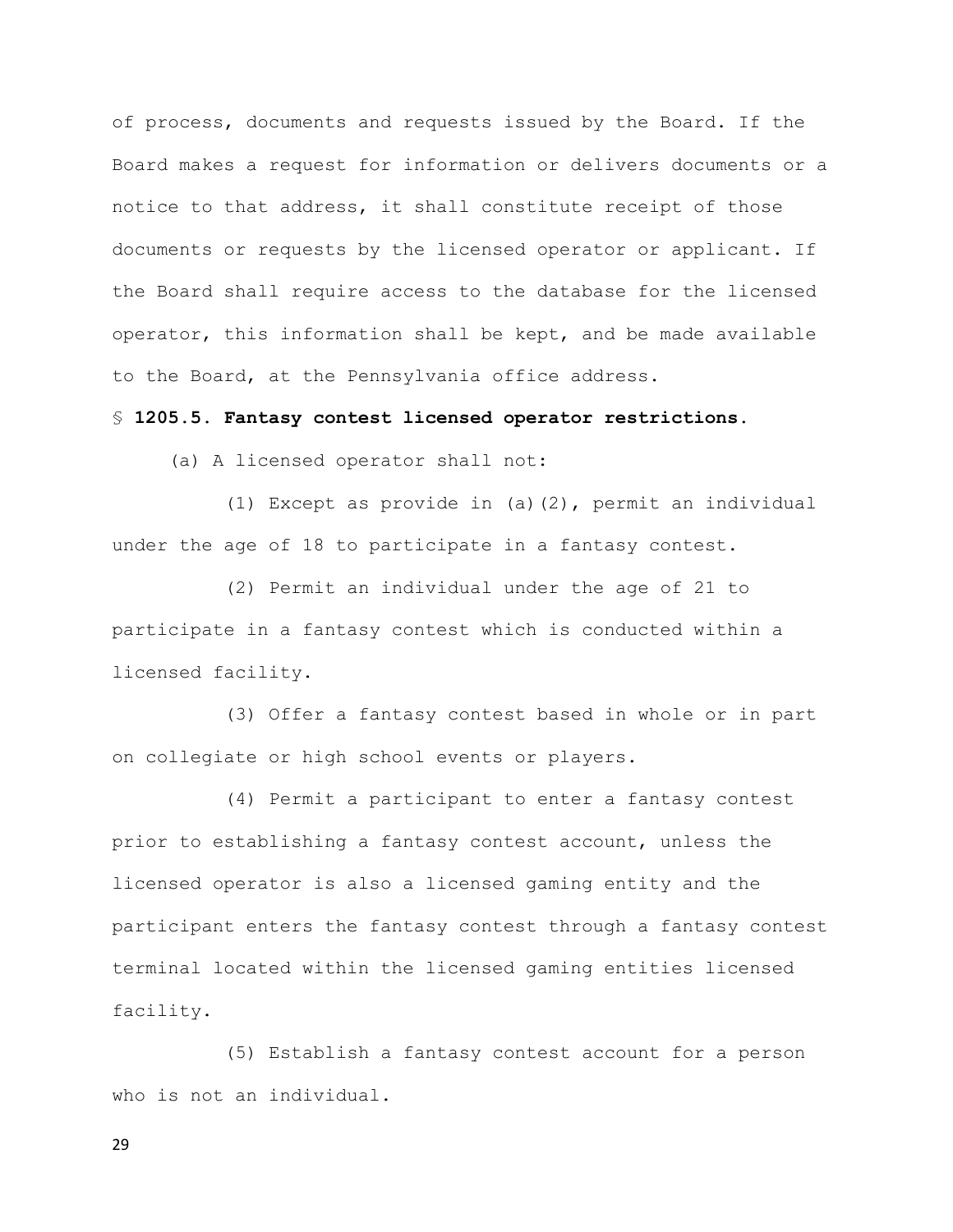(6) Alter the rules established for a fantasy contest after a participant has entered the fantasy contest.

 (7) Issue credit to a participant to establish or fund a fantasy contest account.

 (8) Permit the use of scripts by participants and shall implement technologies to prevent the use of scripts.

 (9) Knowingly market to a participant during a time period in which the participant has self-excluded from the licensed operator's fantasy contests.

 (10) Knowingly allow a self-excluded person to collect, keep or retain a prize.

 (11) Knowingly accept a deposit or entry in excess of a limit established by a participant for the specific time period established by the participant.

 (12) Share confidential information that could affect fantasy contest play with third parties until the information is made publicly available.

 (13) Knowingly permit a principal, an employee of a licensed operator or a relative living in the same household of an employee or a principal of a licensed operator to become a participant in a fantasy contest offered by any licensed operator in which the licensed operator offers a prize or award. § 1205.6. Licensed gaming entities.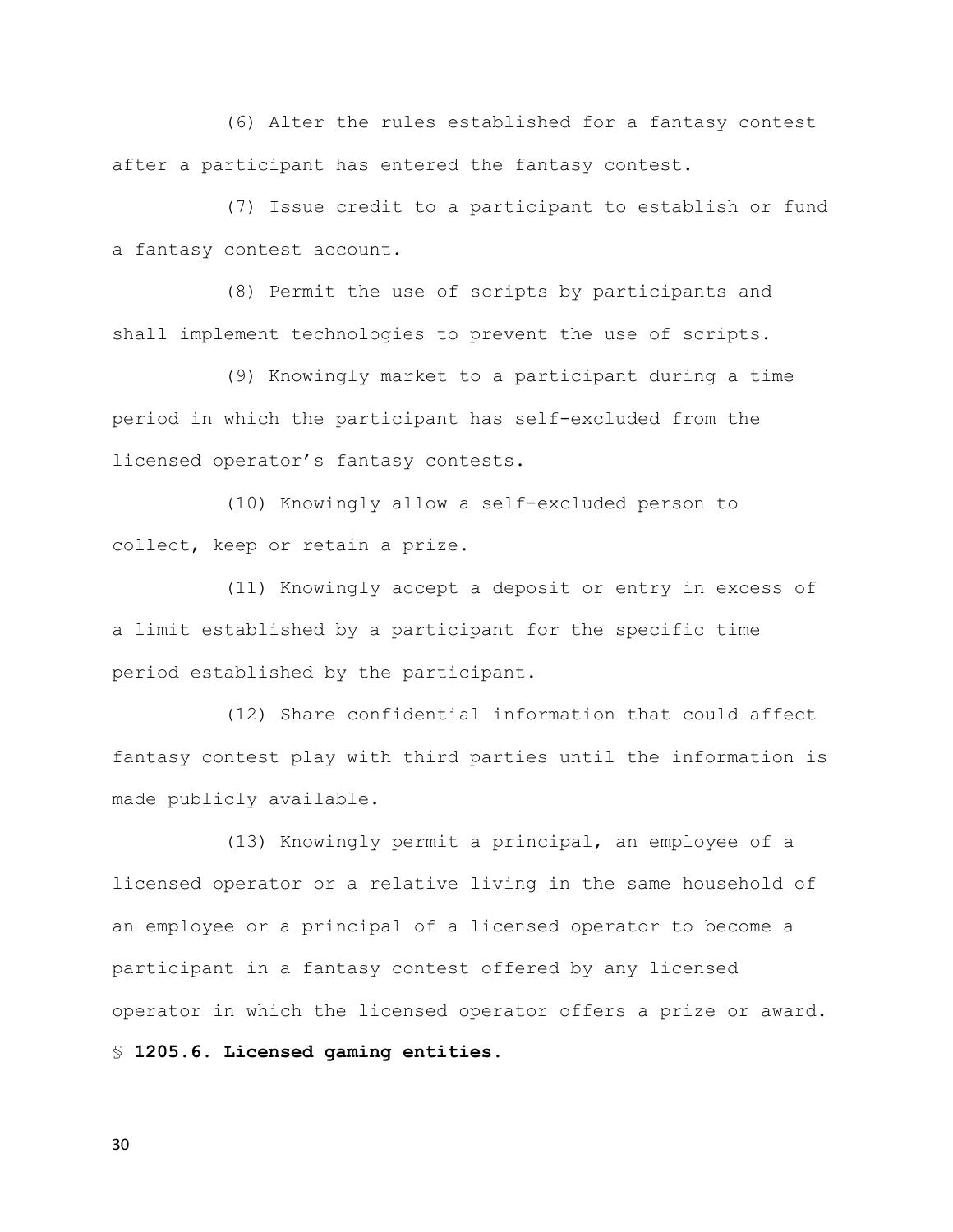(a) A licensed gaming entity which holds a fantasy contest license may petition the Board for authority to place and operate fantasy contest terminals within the licensed gaming entity's licensed facility.

 (b) A licensed gaming entity may not place a fantasy contest terminal on its approved gaming floor. The Board's executive director shall approve the placement of any terminal(s) within the licensed facility.

 (c) A participant entering a fantasy contest through a fantasy contest terminal is not required to establish an account with the licensed gaming entity prior to entering the fantasy contest.

 (d) A licensed gaming entity which offers fantasy contest through a fantasy contest terminal may offer slot machine promotional play or table game match play to a participant who is at least 21 years of age as a prize or award or for participating in a fantasy contest conducted by the licensed gaming entity, as approved by the Board.

 (e) A licensed gaming entity which obtains authorization from the Board to conduct fantasy contests through fantasy contest terminals is subject to all requirements and restrictions set forth, except for those relating to prior account establishment, in Chapters 1205, 1206, 1207, 1208 and 1209.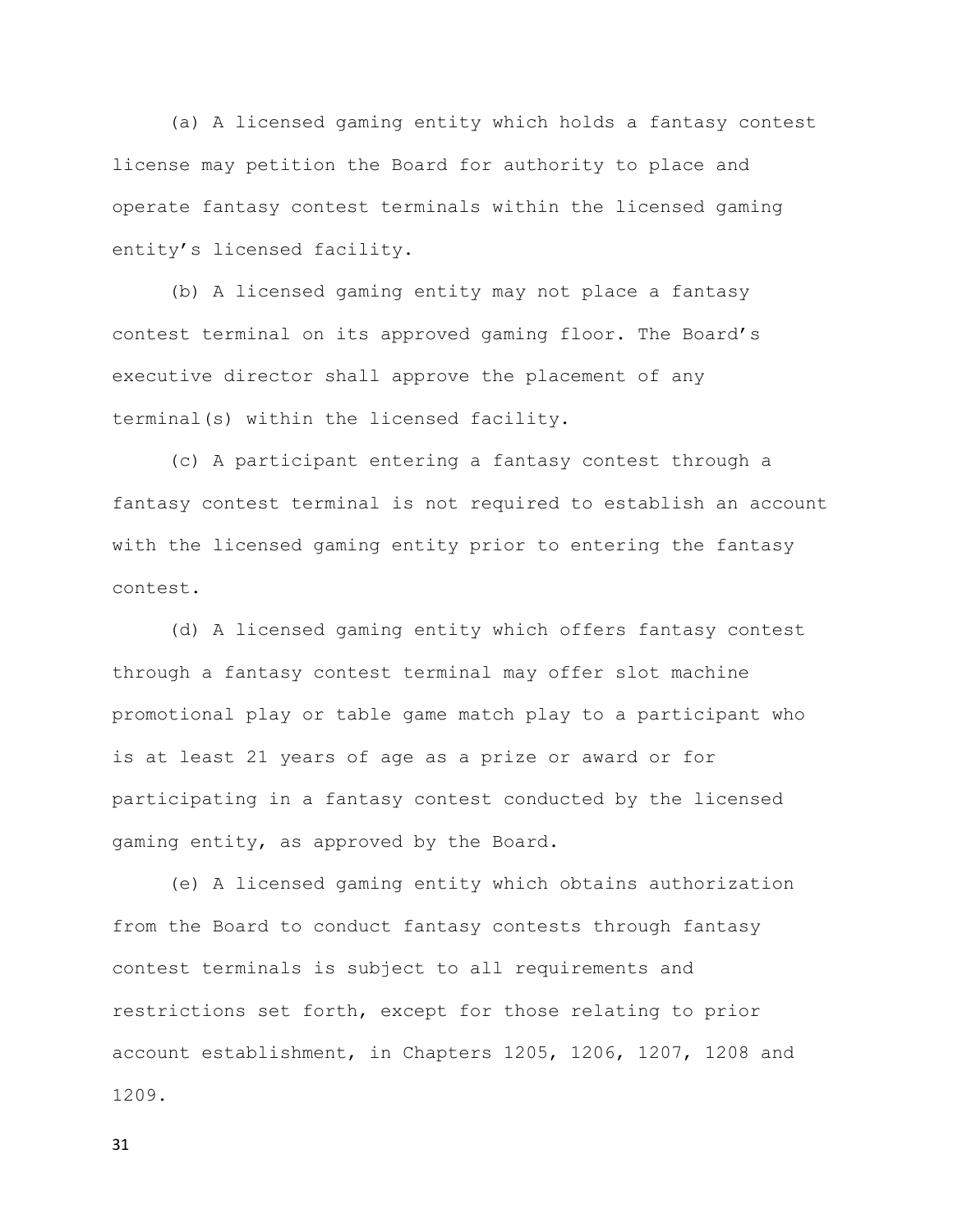#### § 1205.7. Record and data retention.

(a) A licensed operator shall retain account information, including records of deposits into and out of a fantasy contest account, winnings, payouts and withdrawals, and record of participant play of fantasy contests for a five-year period.

 (b) A licensed operator shall retain records of each fantasy contest conducted by the licensed operator for a fiveyear period.

 (c) A licensed operator shall retain copies of all advertisements for at least two years from the date of the last use of the advertisement and shall retain records to identify where such advertisements were placed.

# Chapter 1206. ACCOUNTING AND INTERNAL CONTROLS –

## TEMPORARY REGULATIONS

#### § 1206.1. Fantasy contest accounting and internal controls.

(a) At least 45 days prior to commencing fantasy contests under this part, except as provided for in 4 Pa.C.S. § 1203.3, a fantasy contest licensee or an applicant for a fantasy contest license shall submit to the Board for approval all internal control systems and audit protocols for the fantasy contest operations.

 (b) An applicant for a fantasy contest license who is conducting fantasy contests in this Commonwealth prior to the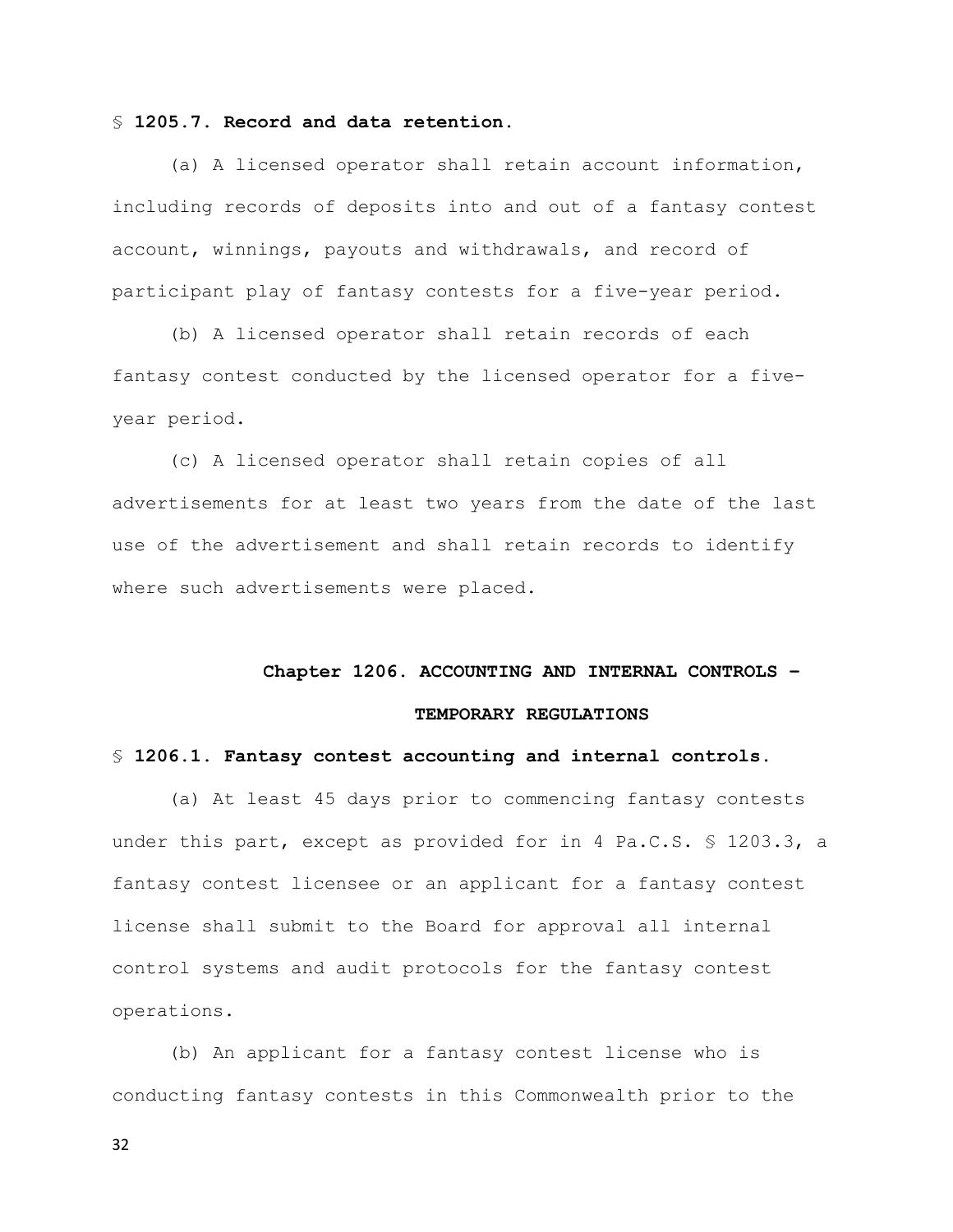effective date of 4 Pa.C.S. Part I, shall submit a copy of its internal control systems and audit protocols for the fantasy contest operations simultaneous to its application for a fantasy contest license.

 (c) A fantasy contest licensed operator's internal controls and audit protocols shall:

 (1) Provide for reliable records, accounts and reports of any financial event that occurs in the conduct of fantasy contests, including reports to the Board related to fantasy contest.

 (2) Provide for accurate and reliable financial records related to the conduct of fantasy contests, including by or through participants located within the Commonwealth of Pennsylvania.

 (3) Establish procedures and security for the recordation of wagering, winnings, and fantasy contest adjusted revenue and taxation.

 (4) Establish procedures and security standards for the maintenance of fantasy contests and associated equipment used in connection with the conduct of fantasy contests.

 (5) Establish procedures and rules to govern the conduct of fantasy contests and the responsibility of employees related to fantasy contest.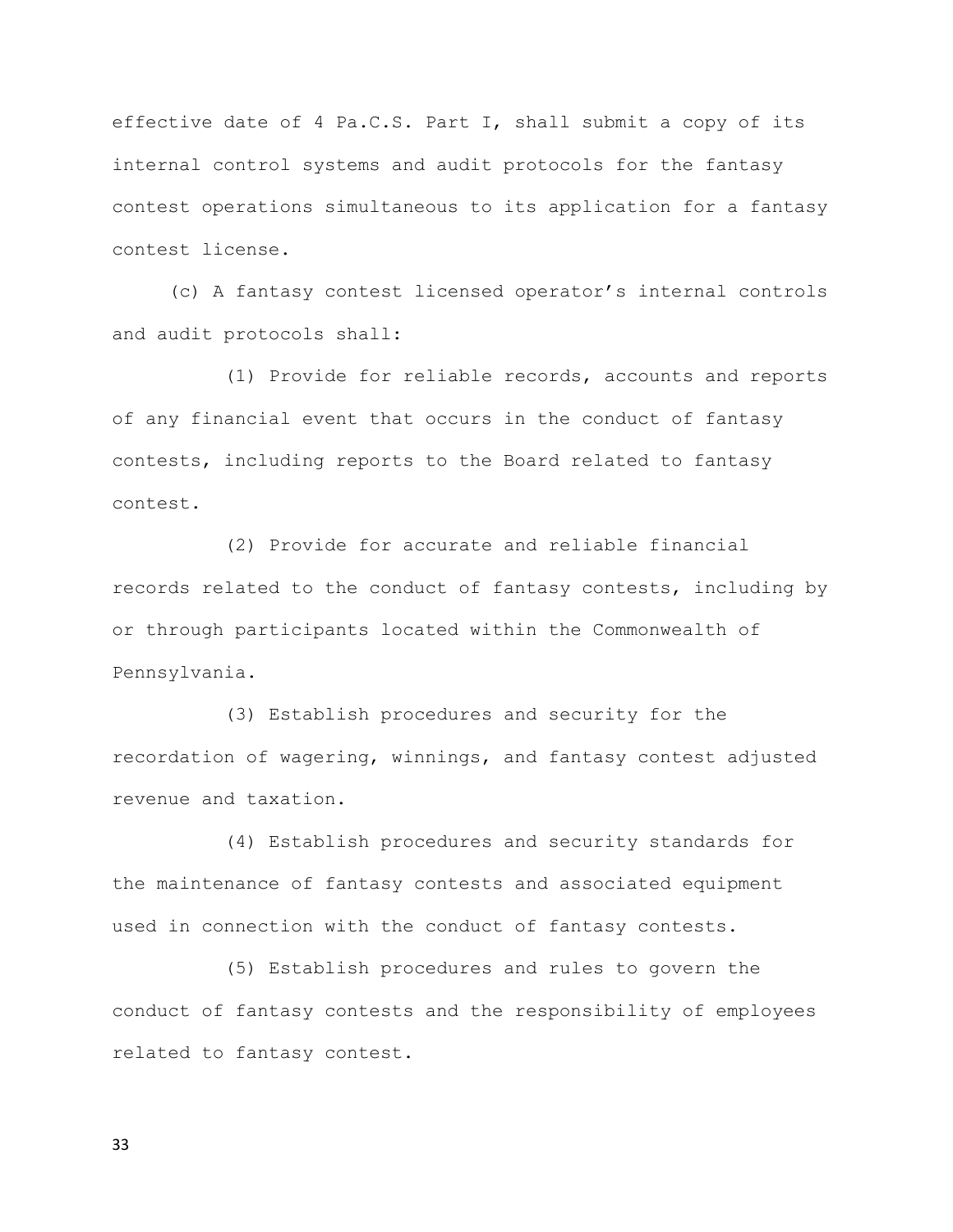(6) Establish procedures for the collection, recording and deposit of revenue from the conduct of fantasy contests by or through participants located within this Commonwealth of Pennsylvania.

 (7) Establish reporting procedures and records required to ensure that all money generated from fantasy contests by or through participants located within the Commonwealth of Pennsylvania is accounted for.

 (8) Ensure that all functions, duties and responsibilities related to fantasy contests are appropriately segregated and performed in accordance with sound financial practices by qualified employees.

 (9) Ensure the confidentiality of participant's personal and financial information.

 (10) Ensure the segregation of participant funds from operational funds in separate accounts and maintain a reserve in the form of cash, cash equivalents, security deposits held by banks and processors, an irrevocable letter of credit, payment processor reserves and receivables, a bond or a combination thereof in an amount sufficient to pay all prizes and awards offered to winning participants.

 (d) The submission required under subsections (a) and (b) shall include a detailed description of the fantasy contest license operator's administrative and accounting procedures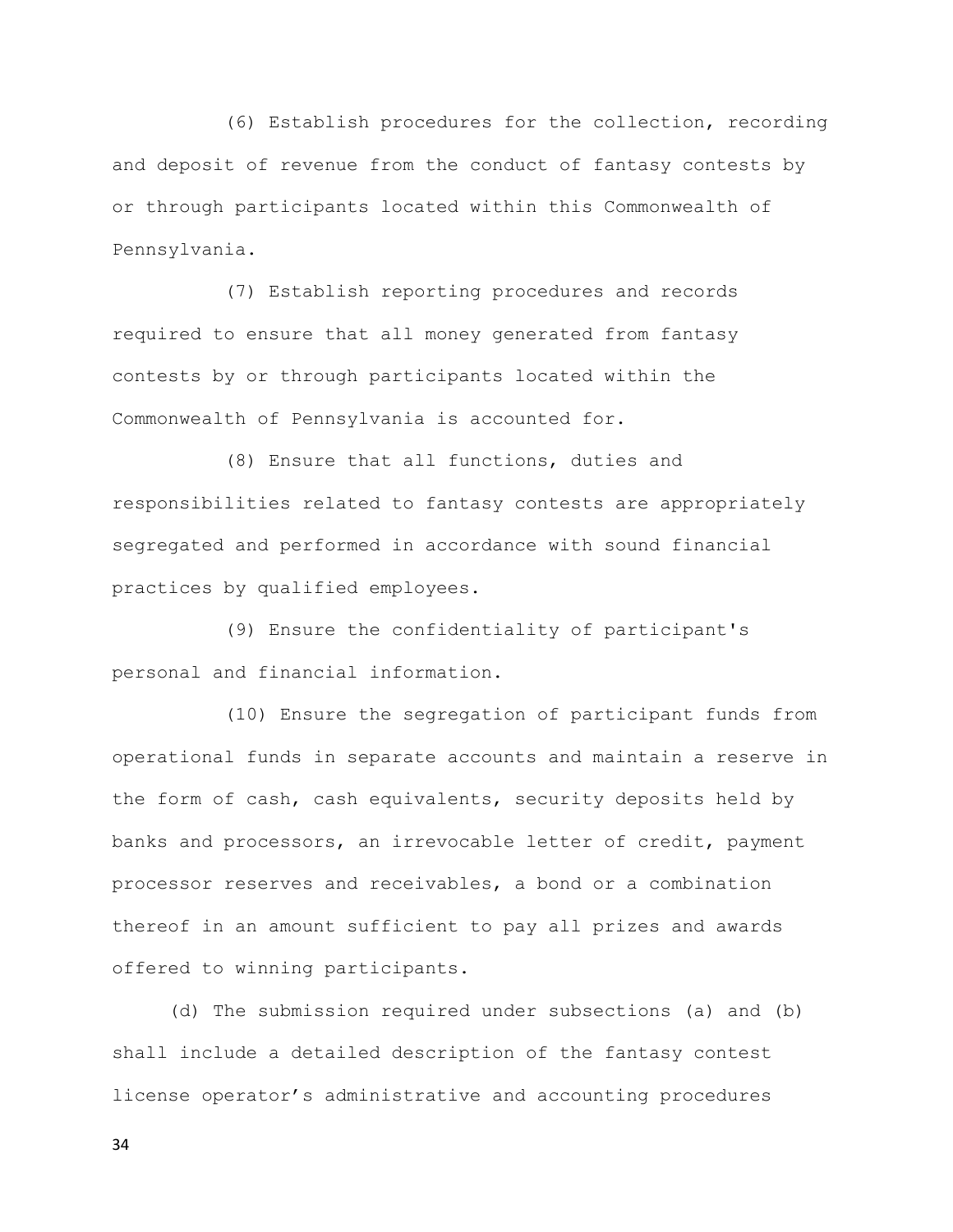related to fantasy contests, including its written system of internal controls. Each written system of internal controls shall include:

 (1) An organizational chart depicting appropriate functions and responsibilities of employees involved in fantasy contests.

 (2) A description of the duties and responsibilities of each position shown on the organizational chart.

 (3) A detailed narrative description of the administrative and accounting procedures to satisfy the requirements of 4 Pa.C.S. § 325 (relating to conditions of licensure).

 (4) The record retention policy of the licensed operator.

 (5) The procedure to be utilized to ensure that money generated from the conduct of fantasy contests is safeguarded, including mandatory counting and recording procedures.

 (6) Procedures to ensure that recorded accountability for assets is compared with actual assets at intervals required by the Board and appropriate action is taken with respect to discrepancies.

 (7) Procedures to be utilized by an employee of a licensed operator in the event of a malfunction of a fantasy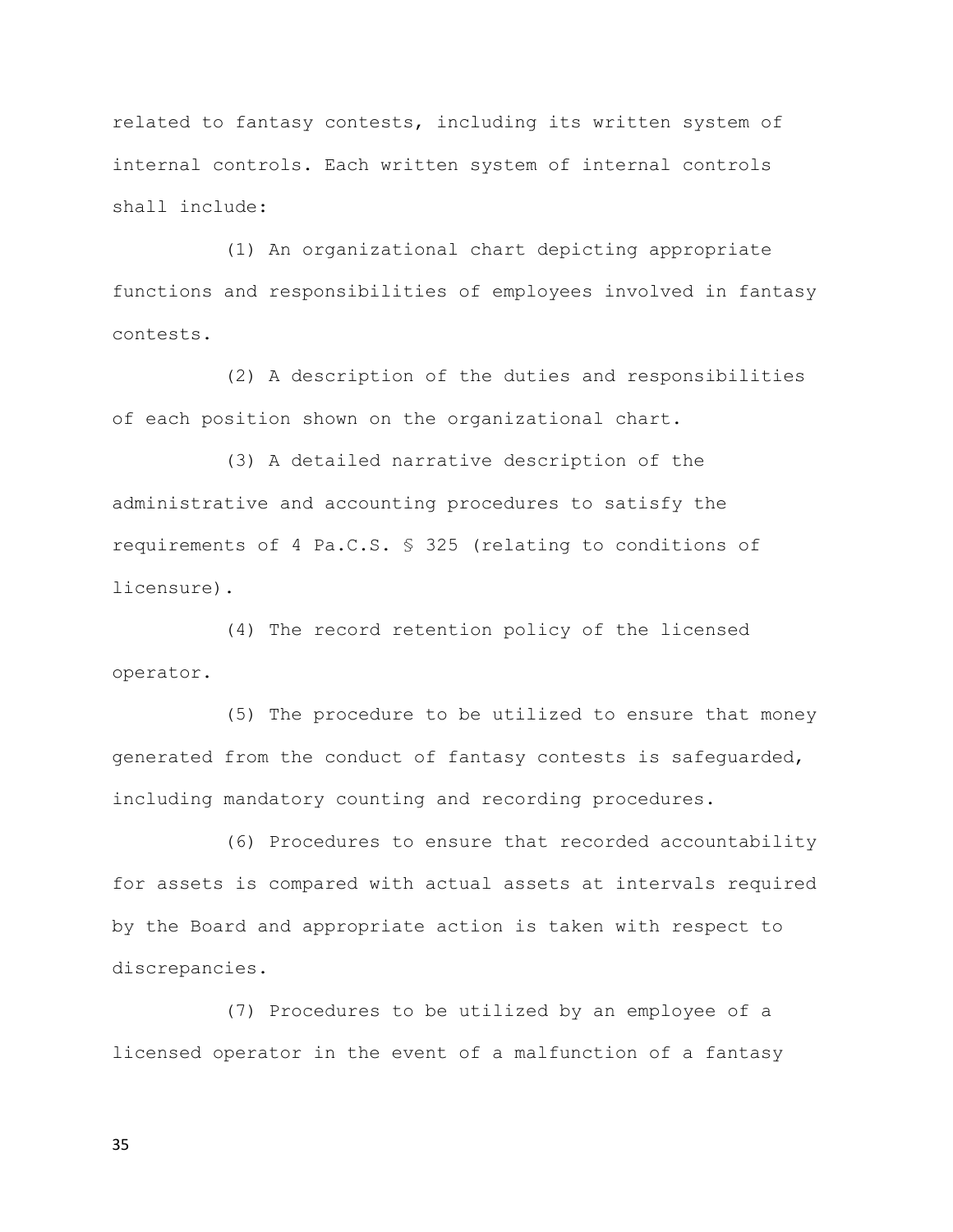contest terminal or other equipment used in the conduct of fantasy contests.

 (8) Procedures to be utilized by a licensed operator to prevent minors from entering fantasy contests.

 (9) Other items the Board may request in writing to be included in the internal controls.

 (10) A statement signed by the chief financial officer of then proposed licensed operator or other competent person and the chief executive officer of the proposed licensed operator or other competent person attesting that the officer believes, in good faith, that the system satisfies the requirements of 4 Pa.C.S. § 325.

 (e) Except as provided in 4 Pa.C.S. § 1203.3, prior to authorizing a licensed operator to commence the conduct of fantasy contests, the Board shall review the system of internal controls and audit protocols submitted under subsection (a) and (b) to determine whether it conforms to the requirements of this subchapter and whether it provides adequate and effective controls for the conduct of fantasy contests.

 (f) If a licensed operator intends to make a change or amendment to its system of internal controls, it shall submit the change or amendment electronically to the Bureau of Gaming Operations, in a manner prescribed by the Bureau of Gaming Operations. The licensed operator may implement the change or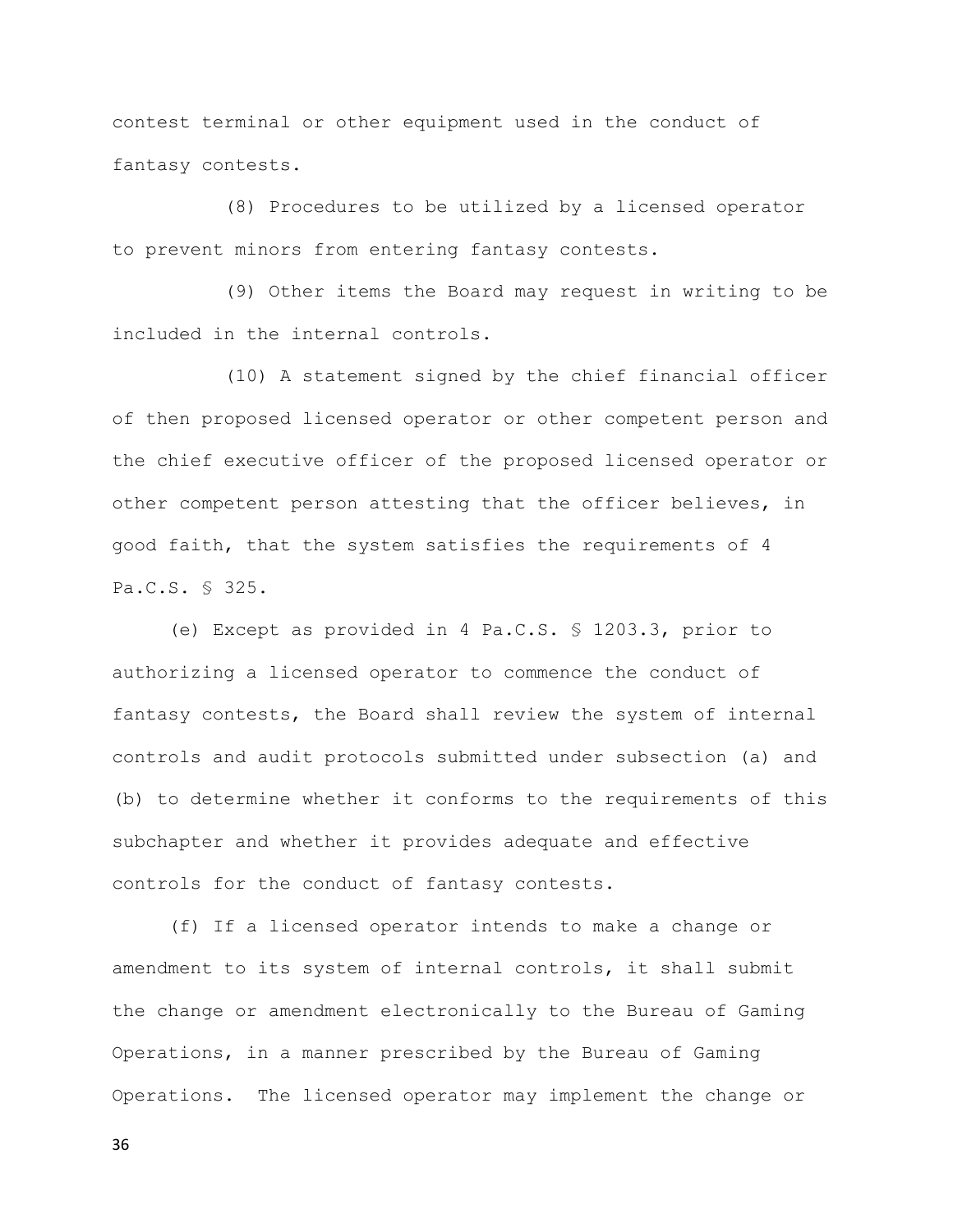amendment upon receipt of approval or on the 30<sup>th</sup> calendar day following the filing of a complete submission unless the fantasy contest licensee receives written notice tolling the change or amendment in accordance with subsection (g) or written notice from the Board's Executive Director rejecting the change or amendment.

 (g) If during the 30-day review period in subsection (f), the Bureau of Gaming Operations preliminarily determines that a procedure in a submission contains an insufficiency likely to negatively affect the integrity of fantasy contests or the control of revenue generated from fantasy contests, the Bureau of Gaming Operations, by written notice to the licensed operator, will:

 (1) Specify the nature of the insufficiency and, when possible, an acceptable alternative procedure.

 (2) Direct that the 30-calendar day review period in subsection (f) be tolled and that any internal controls at issue not be implemented until approved under subsection (i).

 (h) Examples of submissions that may contain an insufficiency likely to negatively affect the integrity of fantasy contests may include, but are not limited to, the following:

 (1) Submissions that fail to provide information sufficient to permit the review of fantasy contests.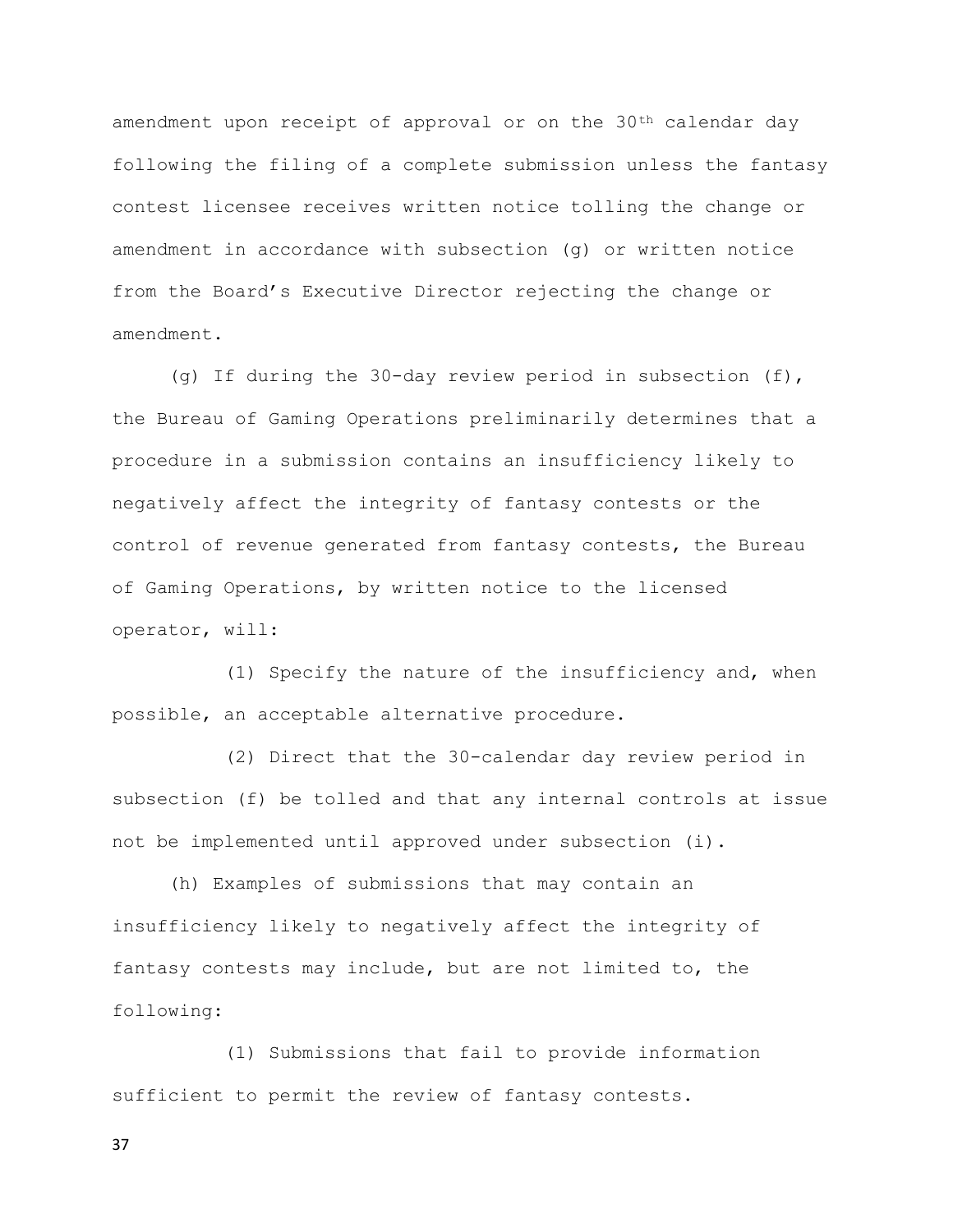(2) Submissions that fail to provide for the segregation of incompatible functions so that no employee is in a position to both commit an error or perpetrate a fraud and to conceal the error or fraud in the normal course of the employee's duties.

 (3) Submissions that do not include forms or other materials referenced in the submission or required under the act or this part.

 (4) Submissions that would implement operations or accounting procedures not authorized by the act or this part.

 (i) Whenever a change or amendment has been tolled under subsection  $(q)$ , the licensed operator may submit a revised change or amendment within 30 days of receipt of the written notice from the Bureau of Gaming Operations. The licensed operator may implement the revised change or amendment upon receipt of written notice of approval from the Board's Executive Director or on the 30th calendar day following the filing of the revision unless the licensed operator receives written notice tolling the change or amendment in accordance with subsection (g) or written notice from the Board's Executive Director rejecting the change or amendment.

Chapter 1207. ADVERTISING – TEMPORARY REGULATIONS § 1207.1. Fantasy contest advertising.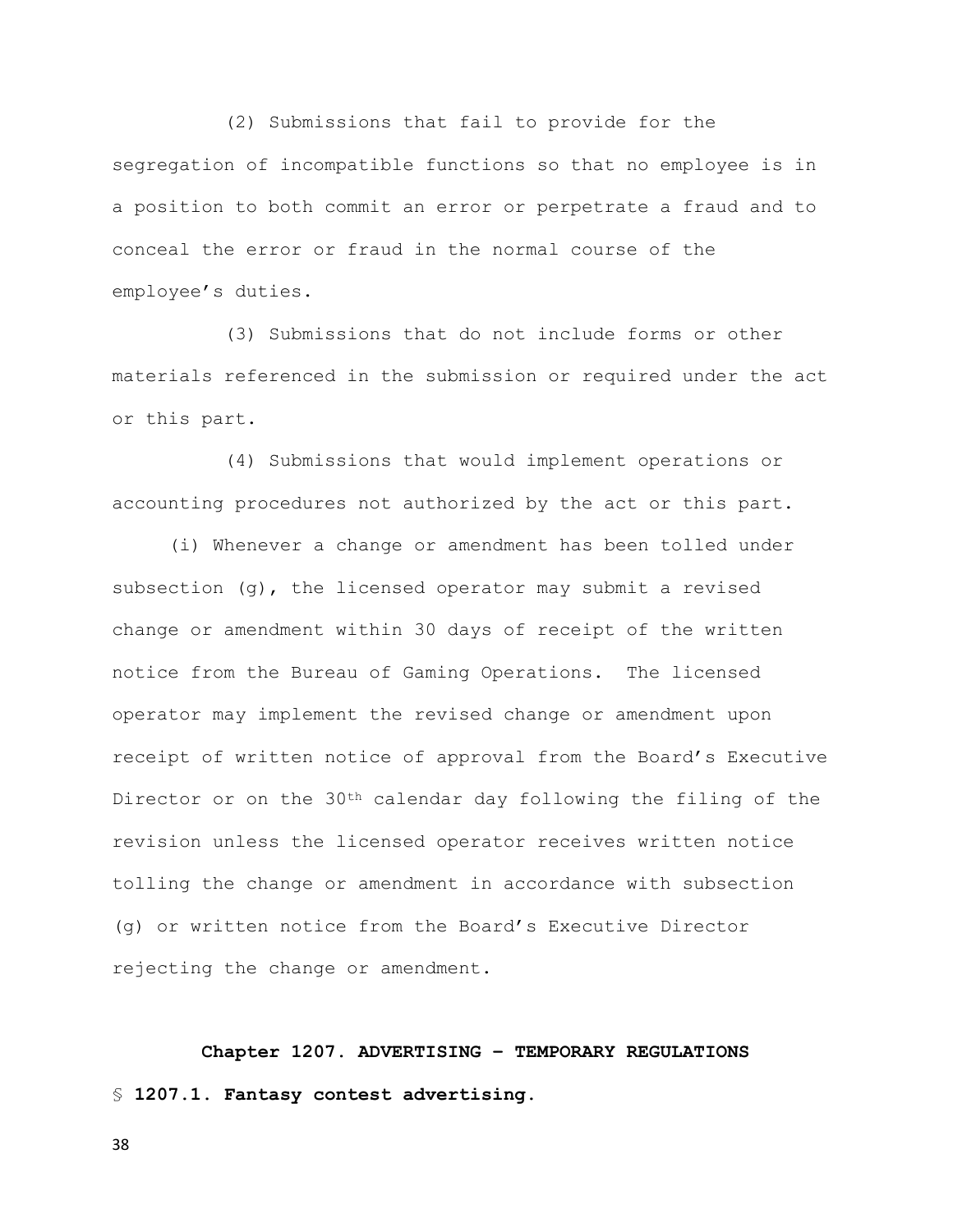(a) Advertisements related to fantasy contests used by a licensed operator through any form of media, internet application or fantasy contest terminal or its agent may not:

 (1) Contain false or misleading information. An advertisement will be considered misleading if it makes representations about average winnings without equally prominently representing the average net winnings of all players and that not all players will achieve the results referenced.

 (2) Portray play by minors (other than professional athletes who may be minors), students, schools or colleges or their settings.

 (3) Represent endorsements by minors, college athletes, colleges, or college athletic associations.

 (4) Appear in a publication that is aimed exclusively or primarily at minors, or individuals attending an elementary or secondary school or such school-related event.

 (5) Fail to disclose conditions or limiting factors associated with the advertisement.

 (b) A licensed operator shall not directly market to a person while they are on the Board's fantasy contest selfexclusion list.

 (c) A licensed operator or fantasy contest terminal operator or its agent shall discontinue as expeditiously as possible the use of a particular advertisement in Pennsylvania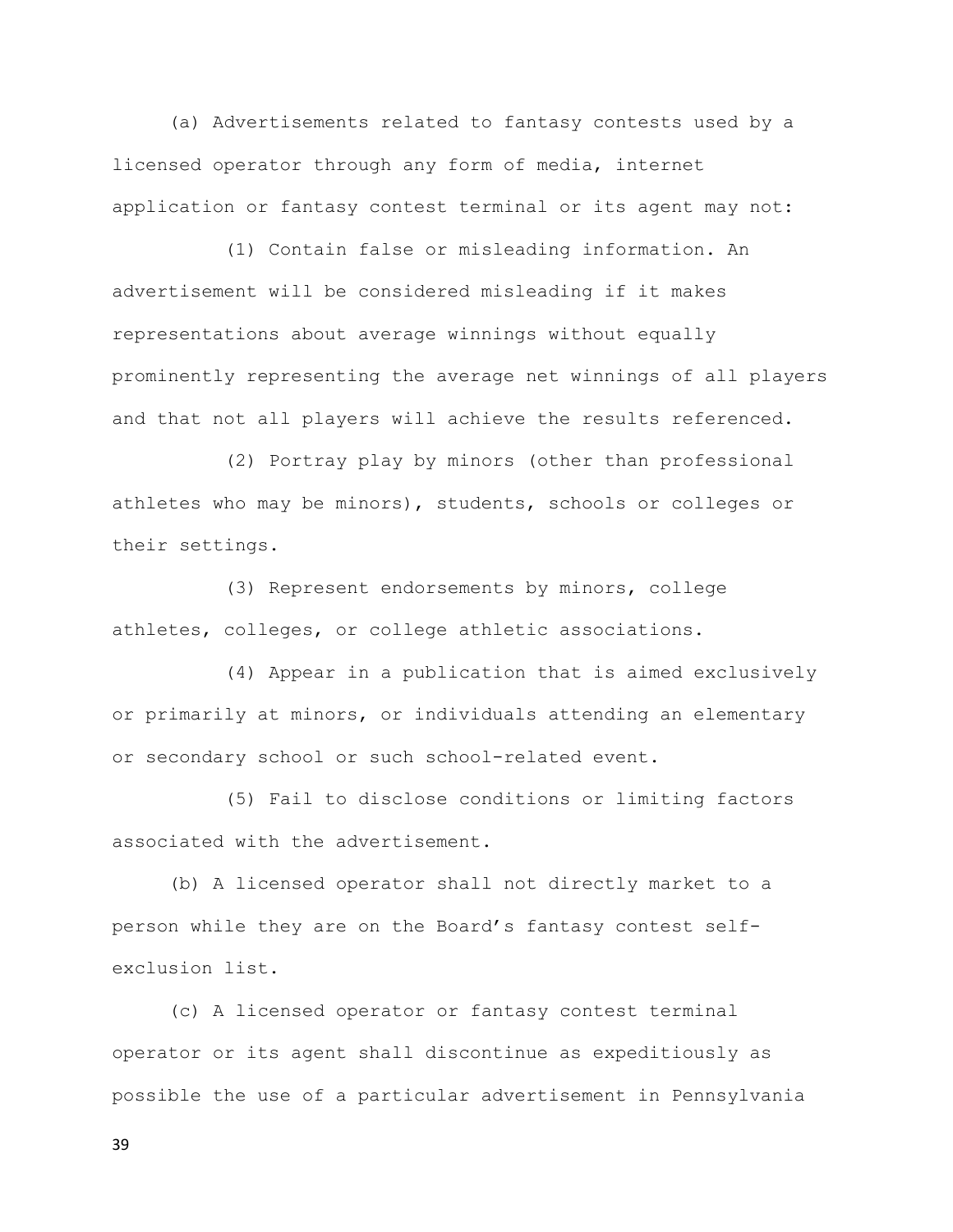or directed to Pennsylvania residents upon receipt of written notice that the Board's Office of Compulsive and Problem Gaming has determined that the use of the particular advertisement in this Commonwealth could adversely impact the public or the integrity of fantasy gaming.

# Chapter 1208. COMPULSIVE AND PROBLEM GAMING – TEMPORARY REGULATIONS

#### § 1208.1. Signage requirements.

(a) A fantasy contest licensee shall conspicuously post notices on the licensee's website, including on the account registration and access page, a statement providing the following: "If you or someone you know has a gambling problem, help is available. Call (1-800-GAMBLER)."

 (b) The operator of any fantasy contest terminal shall conspicuously post notice on the front of the fantasy contest terminal and notices on the opening screen and on an account registration or access screen, if applicable, a statement providing the following: "If you or someone you know has a gambling problem, help is available. Call (1-800-GAMBLER)."

# § 1208.2. Problem gambling information.

 A licensed operator shall make available through its website, a Responsible Gaming page, as approved by OCPG, containing links to compulsive and problem gaming treatment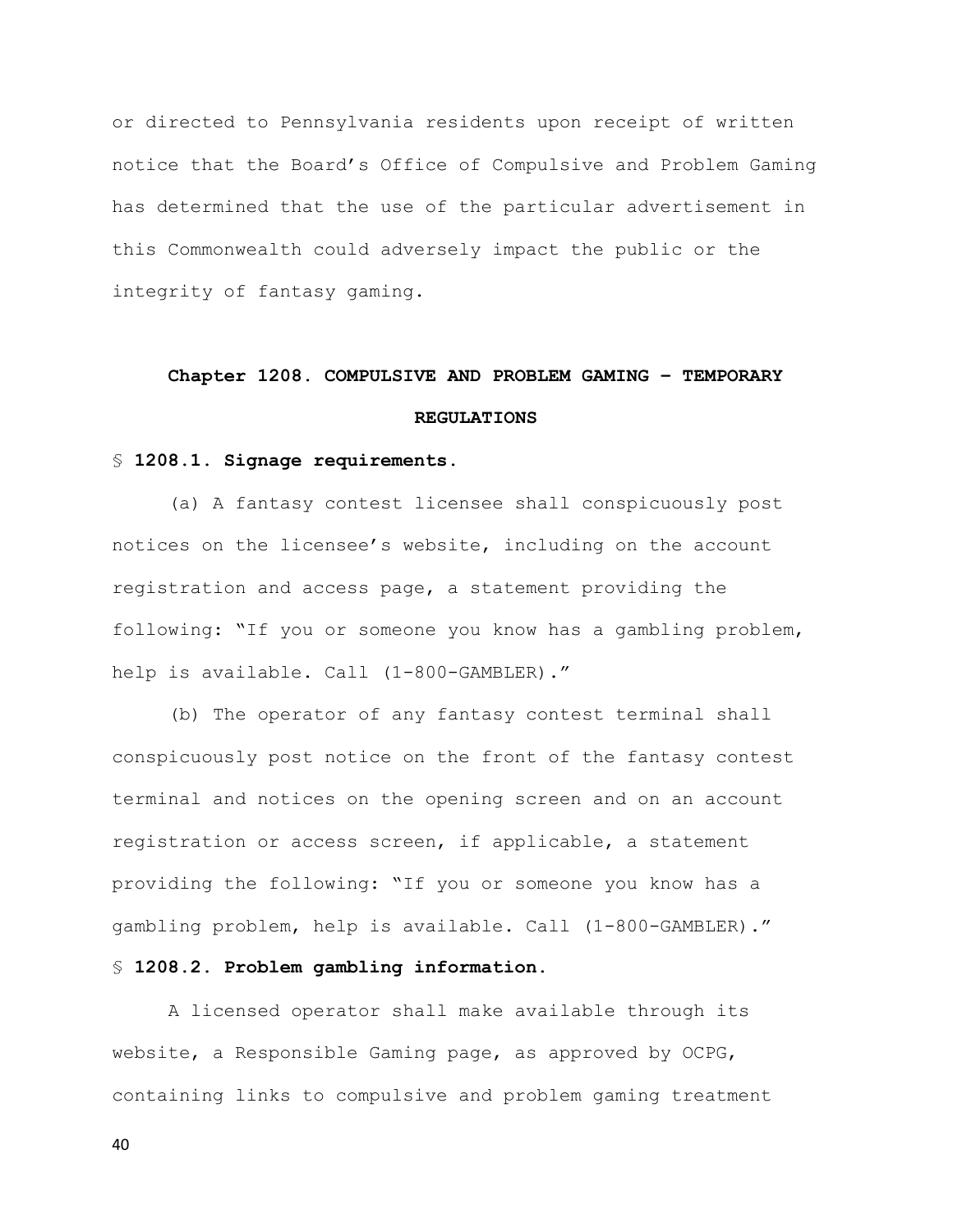information and provider sites and materials provided by the Board's OCPG regarding compulsive and problem gaming in a .pdf format which can be viewed and downloaded and printed by an individual.

Chapter 1209. SELF-EXCLUSION – TEMPORARY REGULATIONS § 1209.1. Self-exclusion definitions.

The following words and terms, when used in this chapter, have the following meanings, unless the context clearly indicates otherwise:

Fantasy contest activity  $-$  The play of fantasy contests at any location within the Commonwealth of Pennsylvania.

Fantasy contest related activity  $-$  An activity related to the play of fantasy contests including creating a player account, funding a player account, or withdrawing funds on account.

Fantasy contest self-excluded person  $-$  A person whose name and identifying information is included, at the person's own request, on the fantasy contest self-exclusion list maintained by the Board.

Fantasy contest self-exclusion list  $-$  A list of names and identifying information of persons who, under this chapter, have voluntarily agreed to be excluded from the conduct of fantasy contests for a period of time as selected by the person.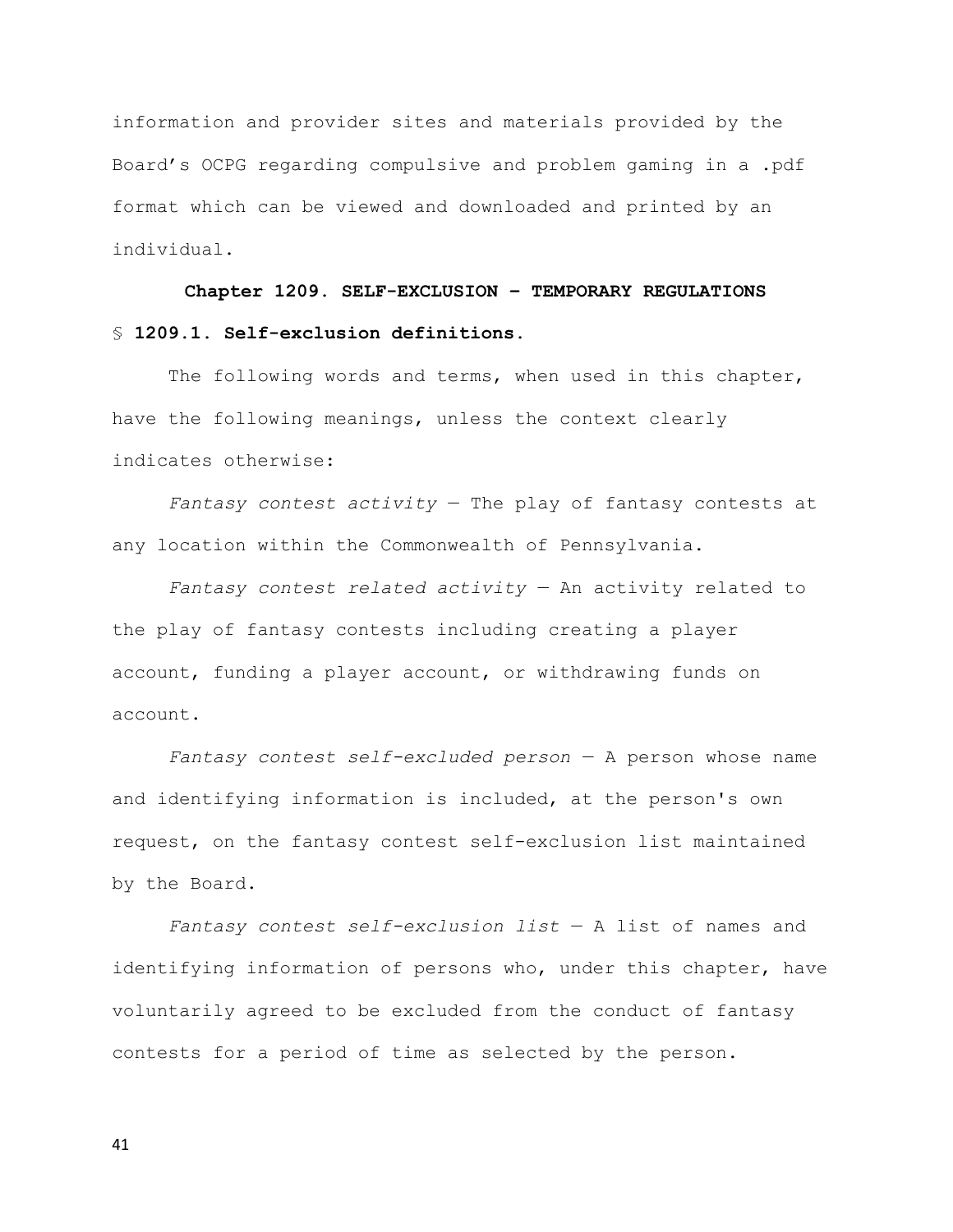Winnings - Any money or thing of value received from, or owed by, a fantasy contest licensee as a result of a fully executed fantasy contest transaction.

## § 1209.2. Self-exclusion procedure.

(a) A person may request to be self-excluded from fantasy contest activities within this Commonwealth.

 (b) A person requesting self-exclusion must complete a form approved by the Board for the purpose of self-excluding from fantasy contests and fantasy contest related activity and which is available on the fantasy contest licensee's website which provides for the following:

 (1) Provide the individual's complete name including any aliases or nicknames, current address, telephone number(s), email address(s), age, date of birth, State of issue of driver's license and driver's license number.

 (2) Identify the period-of-time in years for which the individual seeks to self-exclude. In no circumstances, may the period of time for fantasy contest self-exclusion be less than one year.

 (3) Agrees that, during any period of voluntary selfexclusion, the person may not collect any winnings or recover any losses resulting from any fantasy contest activity.

 (4) Agrees to release, indemnify, hold harmless and forever discharge this Commonwealth, the Board and all fantasy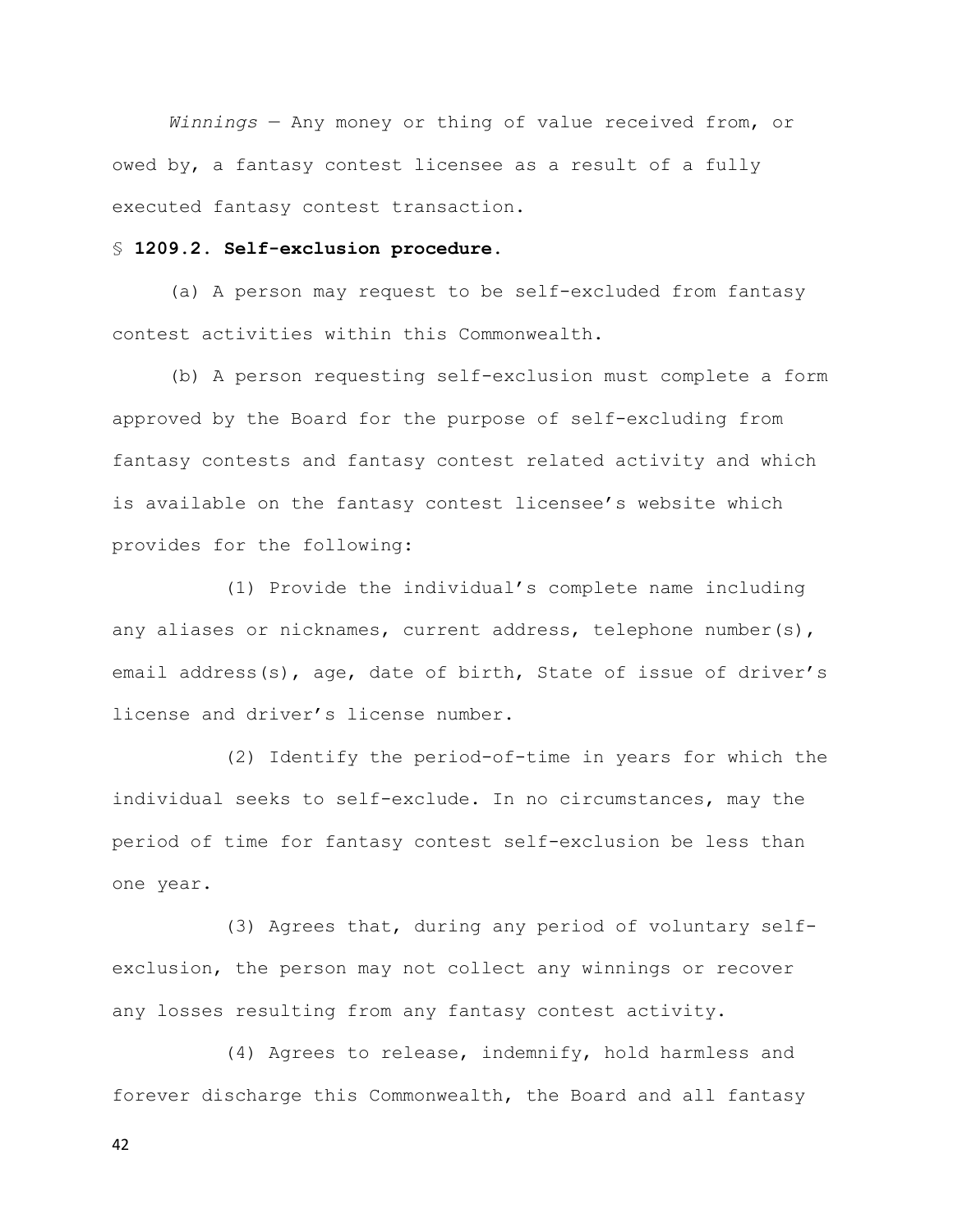contest licensees from claims, damages, losses, expenses or liability arising out of, by reason of or relating to the fantasy contest self-excluded person or to any other party for any harm, monetary or otherwise, which may arise as a result of one or more of the following:

 (i) The failure of a fantasy contest licensee to withhold fantasy contest privileges from or restore fantasy contest privileges to a fantasy contest self-excluded person.

 (ii) Otherwise permitting or not permitting a fantasy contest self-excluded person to engage in fantasy contest activity while on the list of fantasy contest selfexcluded persons.

(iii) Confiscation of the individual's winnings.

 (5) Agrees to other conditions established by the Board.

 (c) Forms to be used to request placement on the fantasy contest self-exclusion list shall be available on the Responsible Gaming page of each fantasy contest licensed operator's website and on the Board's website.

# § 1209.3. Fantasy contest self-exclusion list.

(a) The Board will maintain the official fantasy contest self-exclusion list and provide access to an updated fantasy contest self-exclusion list on a weekly basis to each licensed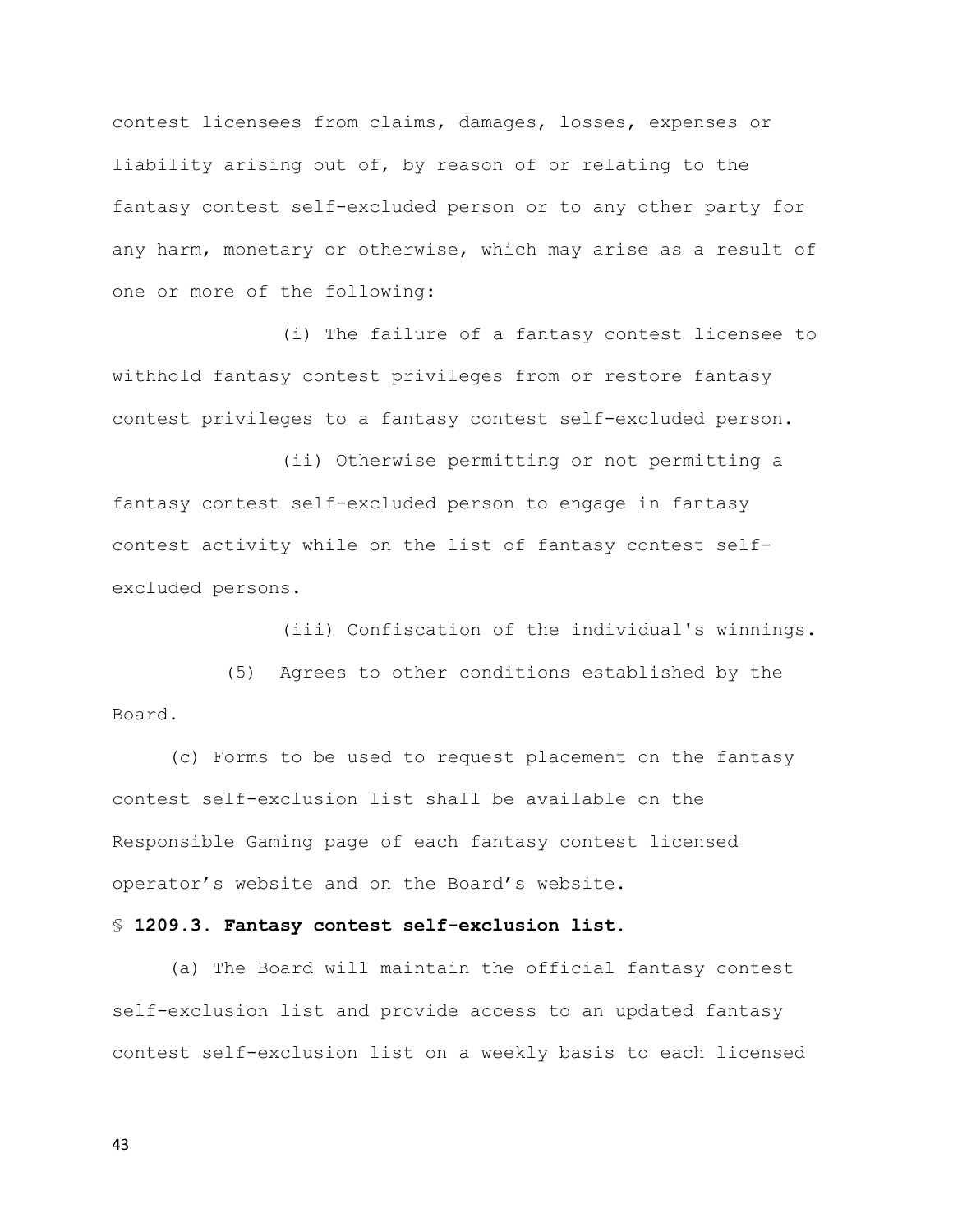operator by transmitting the fantasy contest self-exclusion list electronically to each licensed operator.

 (b) The notice provided to licensed operators by the Board will include the following information concerning a person who has been added to the fantasy contest self-exclusion list:

 (1) The individual's complete name including any aliases or nicknames.

(2) Current address.

- (3) Telephone number(s).
- (4) Email address(s).
- (5) Age.
- (6) Date of birth.

 (7) State of issue of driver's license and driver's license number.

 (c) A licensed operator shall establish procedures to ensure that its data base of self-excluded persons is updated to correspond with the Board's current fantasy contest selfexclusion list.

 (d) A licensed operator shall maintain a copy of the fantasy contest self-exclusion list and establish procedures to ensure that all appropriate employees and agents of the licensed operator are notified of the updated self-exclusion list within 5 business days after the day notice is transmitted electronically to each fantasy contest license.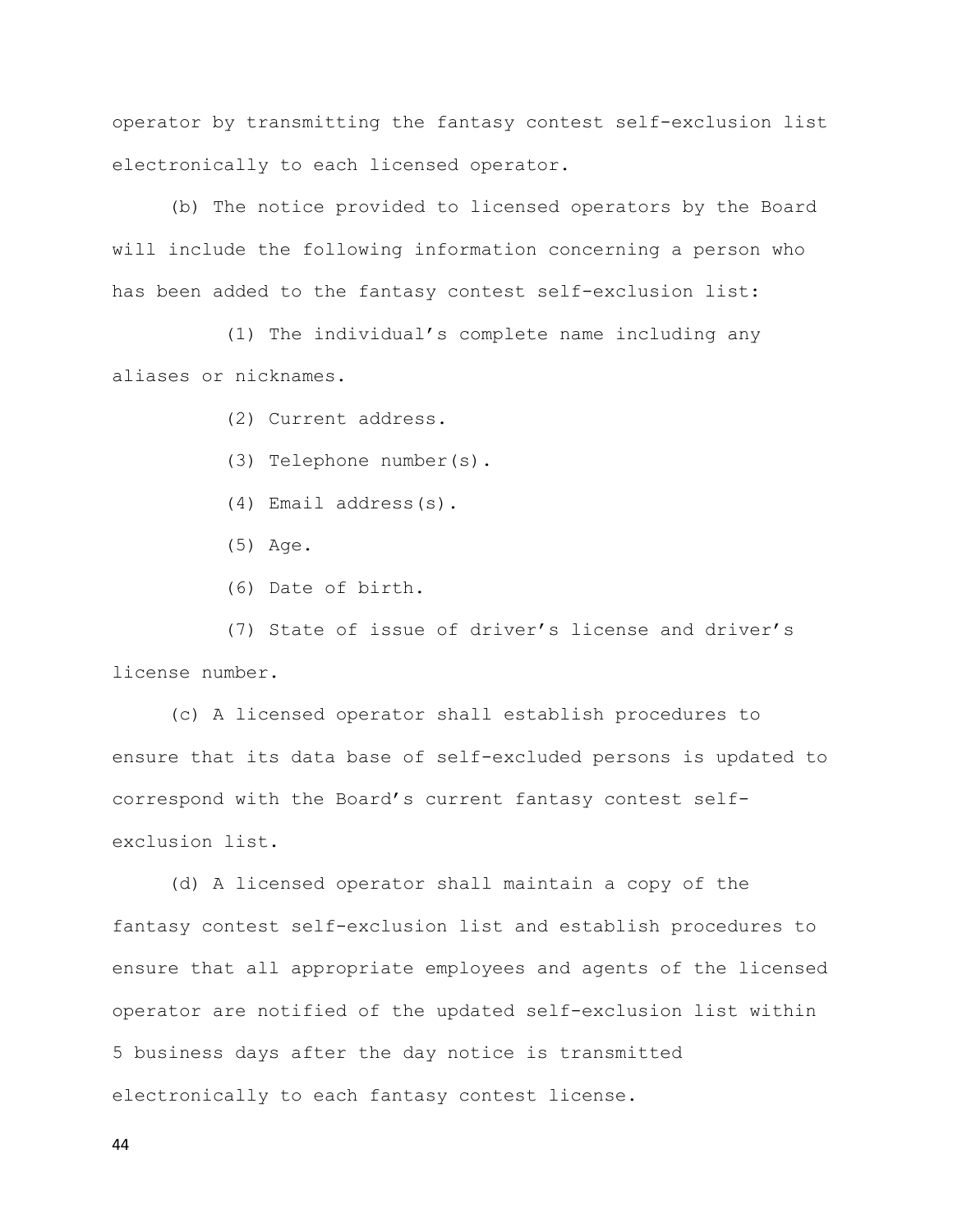(e) Information furnished to or obtained by the Board under this chapter will be deemed confidential and will not be disclosed except in accordance with this chapter and 4 Pa.C.S. § 325(6)(ii).

 (f) Except as provided in 4 Pa.C.S. § 325(6)(ii), licensed operators and employees or agents thereof may not disclose the name of, or any information about, a person who has requested fantasy contest self-exclusion to anyone other than employees and agents of the licensed operator whose duties and functions require access to the information.

 (g) A fantasy contest self-excluded person may not collect in any manner or in any proceeding any winnings or recover any losses arising as a result of any gaming activity for the entire period of time that the person is on the fantasy contest selfexclusion list.

 (h) Winnings incurred by a fantasy contest self-excluded person shall be remitted to the Board to support compulsive and problem gambling programs of the Board.

 (i) For the purposes of this section, winnings issued to, or redeemed by a fantasy contest self-excluded person shall be presumed to constitute winnings subject to remittance to the Board.

§ 1209.4. Duties of fantasy contest licensees.

(a) A fantasy contest licensee shall: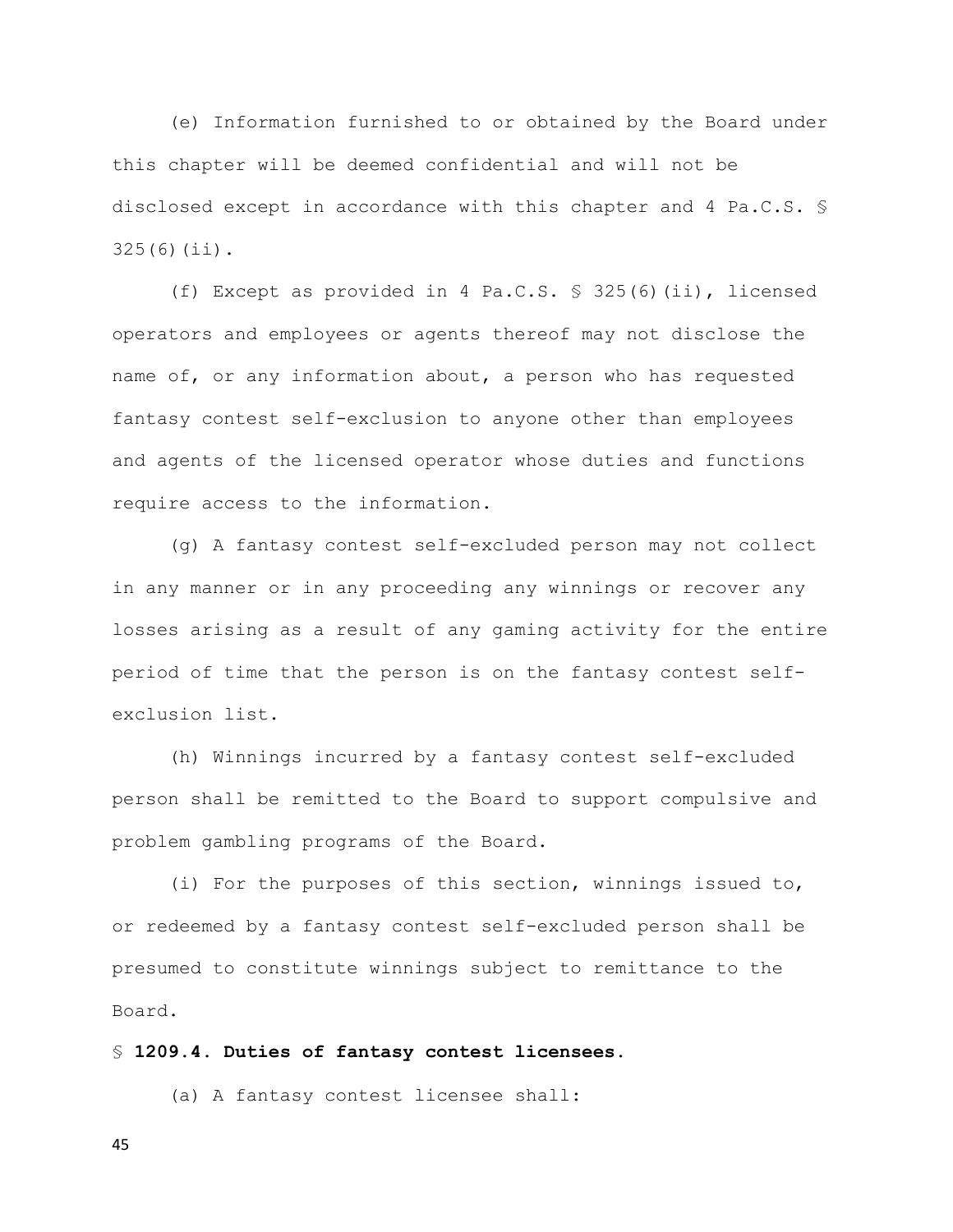(1) Deny fantasy contest related activities to a fantasy contest self-excluded person.

 (2) Ensure that a fantasy contest self-excluded persons may not establish an account or deposit money in an established account while the person is on the fantasy contest self-exclusion list.

 (3) Retain a record of any attempts of a fantasy contest self-excluded person to engage in fantasy contest related activity and to provide the record to OCPG in a form and manner as approved by the OCPG. The record shall include the name of the self-excluded person, the date of the occurrence and a description of the attempted fantasy contest related activity.

 (4) Notify the OCPG within 24 hours of identifying that an individual on the self-exclusion list has gained access to the individual's account or has entered a fantasy contest.

 (5) Make available to patrons, materials explaining the fantasy contest self-exclusion program.

 (b) The list of video gaming self-excluded persons is confidential, and any distribution of the list to an unauthorized source constitutes a violation of the act.

# § 1209.5. Removal from fantasy contest self-exclusion list.

 An individual who has elected to self-exclude from fantasy contest related activity, shall remain on the self-exclusion list for the duration of the period selected and shall be